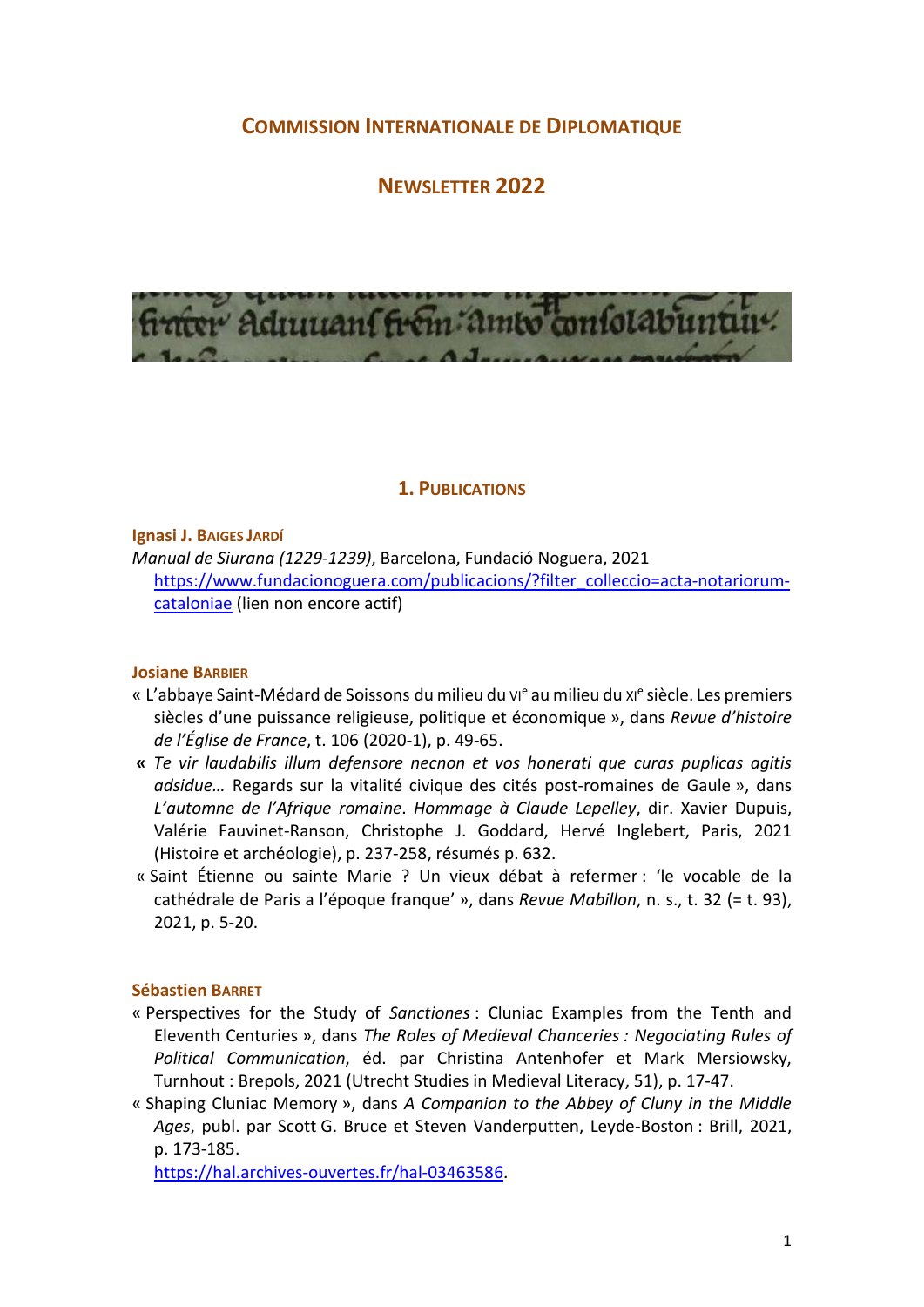« Présentation des textes, discours diplomatique et 'responsables de la transcription des actes' aux x<sup>e</sup> et xi<sup>e</sup> siècles : quelques chartes clunisiennes », dans Scribes and the Presentation of Texts (from Antiquity to c.1550). Proceedings of the 20<sup>th</sup> Colloquium of the Comité international de paléographie latine. Beinecke Rare Book and Manuscript Library, Yale University (New Haven, September 6-8, 2017), sous la dir. de Barbara A. Shailor et de Consuelo W. Dutschke, Turnhout : Brepols, 2021 (Bibliologia, 65), p. 195-220.

## Frédéric BAUDEN

- F. Bauden, ed. Culture matérielle et relations diplomatiques entre l'Occident latin, Byzance et l'Orient islamique (XIe-XVIe siècle) (Leiden; Boston, 2021).
- " Culture matérielle et relations diplomatiques entre l'Occident latin, Byzance et l'Orient islamique (XIe-XVIe siècle): une introduction" in F. Bauden (ed.), Culture matérielle et relations diplomatiques…, p. 1-27.

http://hdl.handle.net/2268/256963

- "Lists of Gifts in the Mamluk Diplomatic Tradition" in F. Bauden (ed.), Culture matérielle et relations diplomatiques…, p. 329-405. http://hdl.handle.net/2268/201049
- "Ikhwāniyyāt Letters in the Mamluk Period: A Document (Mutāla'a) Issued by al-Mu'ayyad Shaykh's Chancery and a Contribution to Mamluk Diplomatics" In A. Levanoni (ed.), Egypt and Syria under Mamluk Rule: Political, Social and Cultural Aspects (Leiden; Boston, 2022), p. 157-200. http://hdl.handle.net/2268/99533

## Brigitte Miriam BEDOS-REZAK

- "Abschlag der Goldbulle Kaiser Ludwigs des Bayern," in Die Silberne Stadt: Rom im Spiegel seiner Medaillen, von Matteo Burioni (Herausgeber), Martin Hirsch (Herausgeber) (Hirmer, 2020 [2021]), Kat. 3 pp. 116-120.
- "Writing Culture and Society over the longue durée. The Charters of Sawley Abbey, from Medieval Yorkshire to Present-Day Harvard, Houghton Library," in Beyond Words. New Research on Manuscripts in Boston Collections, ed. Jeffrey Hamburger et al. (Pontifical Institute of Mediaeval Studies (PIMS): U. of Toronto Press, 2021), pp. 13- 33.
- "Le sceau, une image acheiropoïète," Dans l'Atelier de Michel Pastoureau, ed. Laurent Hablot, François Jacquesson, and Claudia Rabel (Tours : Presses universitaires François-Rabelais, pp. 88-91).

## Karl BORCHARDT

- Biebelried near Würzburg: a thirteenth-century Hospitaller castle in Franconia and its contexts, in Settlement and Crusade in the Thirteenth Century. Multidisciplinary Studies of the Latin East, ed. Gil Fishhof, Judith Bronstein, Vardit R. Shotten-Hallel, Crusades – Subsidia 15 (London - New York 2021), p. 225-240.
- Ablassbrief für Ingelfingen 1346, in Württembergisch Franken 105 (2021), p. 237-242, with an edition.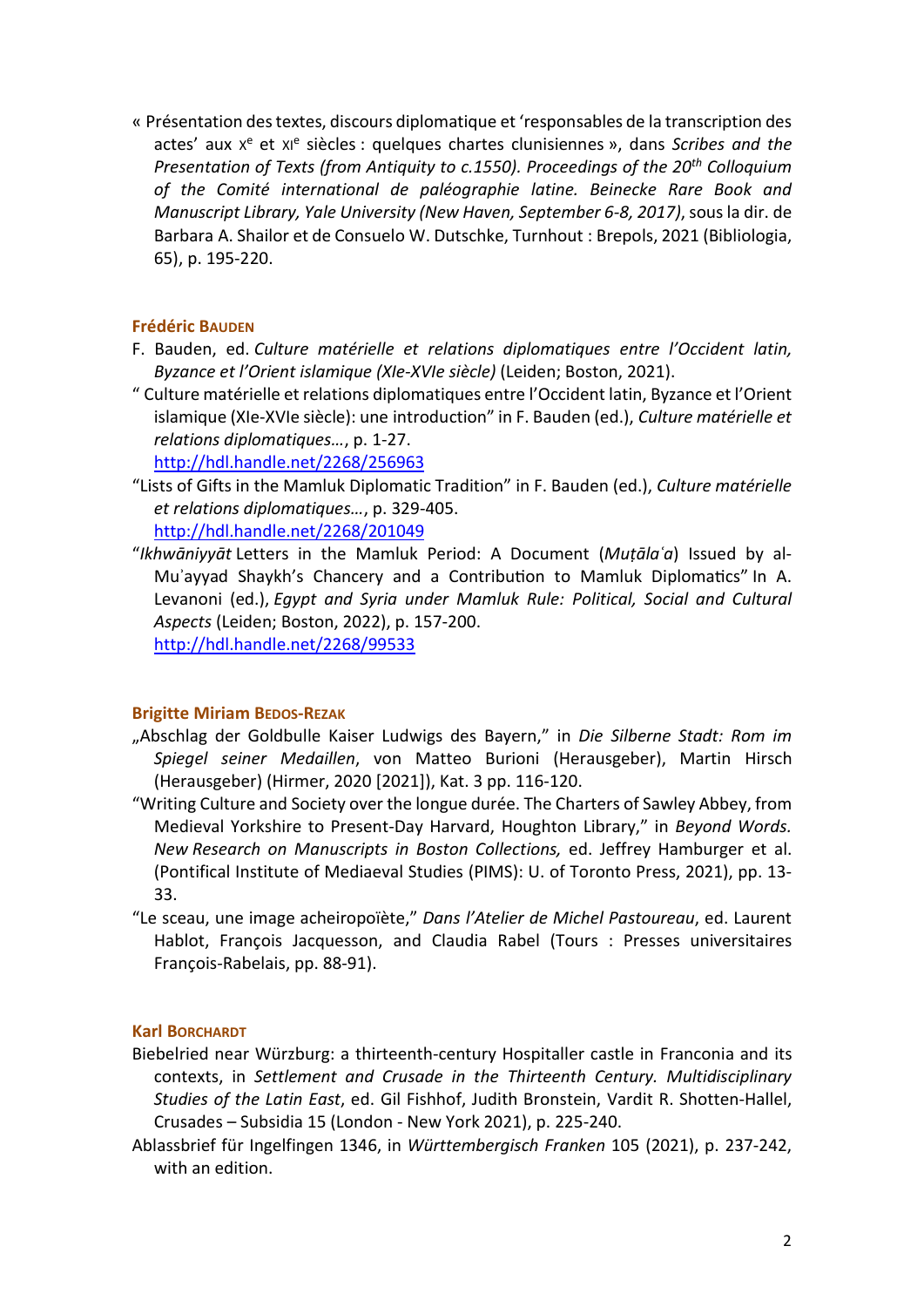- National Rivalry among Hospitallers? The Case of Bohemia and Austria, 1392-1555, in Medievalista 30 (Julho - Dezembro 2021), p. 203-245.
- Das Mittelalterliche Kriminalmuseum und die Johanniterkomturei, in 100 Jahre Mittelalterliches Kriminalmuseum. Festschrift zum Museumsjubiläum, ed. Markus Hirte, Schriftenreihe des Mittelalterlichen Kriminalmuseum Rothenburg ob der Tauber 13 (Rothenburg ob der Tauber 2021), p. 89-109, with edition of a document from 1406 in German.
- Vom officium zum beneficium: Lokale Verwaltungsstrukturen im Johanniter-Priorat Alamania während des 13. und frühen 14. Jahrhunderts, in Ordines Militares. Colloquia Torunensia Historica. Yearbook for the Study of the Military Orders 26 (2021), p. 9-41.

## Jan BURGERS

Jan Burgers en Rik Hoekstra, 'De Digitale Charterbank Nederland. Grootschalige digitale bronontsluiting en het historisch onderzoek', Bijdragen en Mededelingen betreffende de Geschiedenis der Nederlanden/Low Countries Historical Review 136-3 (2021), p. 99-119.

https://doi.org/10.51769/bmgn-lchr.6997.

## Miguel CALLEJA PUERTA

"Conservación y recepción de archivos familiares en cartularios medievales del noroeste ibérico", en V. Lamazou-Duplan (ed.): Les archives familiales dans l'Occident médiéval et moderne. Trésor, arsenal, mémorial, Madrid, Casa de Velázquez, 2021, pp. 223- 234.

http://books.openedition.org/cvz/25990

"Antes del notariado alfonsí: los escribanos de Ribadavia en la primera mitad del siglo XIII", Journal of Medieval Iberian Studies

https://doi.org/10.1080/17546559.2021.1959942

## Marta CALLERI

Savona 1250. Il cartularium del podestà, in Liber sententiarum Mediolani (1385). Diplomatica, diritto e storia: quadri comparativi, a cura di A. BASSANI - M. CALLERI - M.L. MANGINI, Genova 2021 (Notariorum itinera, VII/1), pp. 265-284.

https://notariorumitinera.eu/Scheda\_vs\_info.aspx?Id\_Scheda\_Bibliografica=6347

Curatela con A. BASSANI e M.L. MANGINI, del volume Liber sententiarum Mediolani (1385). Diplomatica, diritto e storia: quadri comparativi, a cura di, Genova 2021 (Notariorum itinera, VII/1).

https://notariorumitinera.eu/NI\_vs\_contenitore.aspx?Id\_Scheda\_Bibliografica\_Padr e=6337&Id\_Progetto=0

Petrus Rufi (Genova, 1213-1214), Genova 2021 (Notariorum itinera, VIII), in collaborazione.

https://notariorumitinera.eu/NI\_vs\_contenitore.aspx?Id\_Scheda\_Bibliografica\_Padr e=6405&Id\_Progetto=0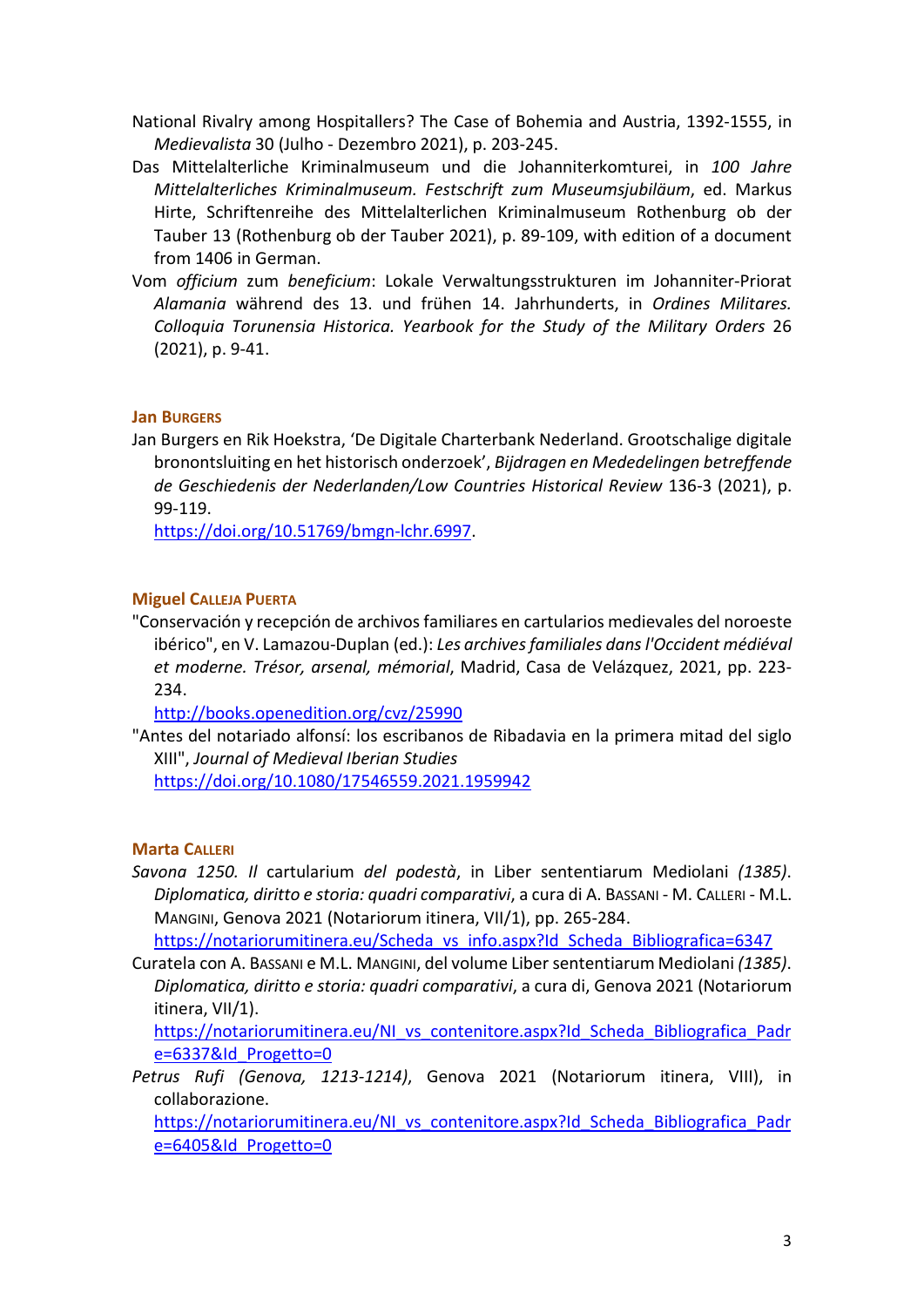Genova e il Midi nei trattati del secolo XII, in Gouverner la ville: Provence, Italie nordoccidentale, 62<sup>e</sup> Congrès de la Fédération Historique de Provence, Barcelonnette, 2-4 ottobre 2020 (« Provence historique », 270, 2021), pp. 27-49, in collaborazione.

## Cristina CARBONETTI

- Schegge di documentazione signorile a Roma e nel Lazio nel XIII secolo, in Pazzi innocui che consumano il tempo a frugare vecchie carte. Raccolta di saggi per il centenario de I Comuni di Campagna e Marittima di Giorgio Falco, II, Roma 2021, pp. 49-60
- Dicta e imbreviature romani del XIII secolo: nuovi materiali e prospettive di ricerca, in Flos studiorum. Saggi di storia e diplomatica per Giuliana Albini, a cura di A. Gamberini e M. L. Mangini, Milano 2020, pp. 95-119

## Mª Milagros CÁRCEL ORTÍ

Regestrum tonsurarum et aliorum ordinum de la diòcesi de València (1402-1421), València, Universitat de València [Fonts Històriques Valencianes] (en prensa). Los beneficiados de la Catedral de Valencia en la primera mitad del siglo XVI (en prensa).

## Maria Helena DA CRUZ COELHO

- D. João I. O Homem e o Rei. The man and the King, Col. Scriptorium 01, Batalha, Mosteiro da Batalha-Instituto de Estudos Medievais, UNL, 2021, 143 páginas ISBN 978-972- 776.581-2 (Mosteiro da Batalha (DGPC) 978-989-54529-4-1 (IEM-NOVA/FCSH), (edição bilingue em português e inglês)
- Foral de Antuã. Estudo Diplomático e Contexto Histórico, Estarreja, Município de Estarreja, 2021 ISBN 978-989-82220-17-2 (319 p.) (em coautoria com Saul António Gomes).
- "Práticas e memórias da governança: escrever, comunicar, arquivar", in Governar a Cidade na Europa Medieval/ The Governance of Medieval European Towns, Amélia Aguiar Andrade, Gonçalo Melo da Silva (eds.), Lisboa, Instituto de Estudos Medievais/Câmara Municipal de Castelo de Vide, 2021, pp. 21- 39 ISBN 978-989- 54529-6-5 (IEM) | 978-972-9040-19-1 (C. M. de Castelo de Vide)

http://hdl.handle.net/10362/125920.

- "O condado portucalense e as origens do reino de Portual", in Los orígenes leoneses del reino de Portugal, coord. de José Manuel Nieto Soria, Madrid, Instituto de Estudios Leoneses-Consejo Superior de la Casa de León en Madrid, 2021, pp, 15-32 ISBN 978- 84-09-30500-A
- "António Garcia de Vasconcelos. Primeiro Presidente da Academia Portuguesa da História.1937-1941/1944", in Continuando a Academia Real da História Portuguesa. Os Presidentes da Academia Portuguesa da História.1937-2006, coord. de Maria de Fátima Reis, Lisboa, Academia Portuguesa da História, 2021 ISBN 978-972-624-236- 9, pp. 9-35
- "MARQUES, António Henrique Rodrigo de Oliveira", in Dicionário de Historiadores Portugueses, coord de Sérgio Campos Matos , 9 páginas (publicadas em 25 de Maio de 2021

http://dichp.bnportugal.pt/historiadores/historiadores\_oliveira\_marques.htm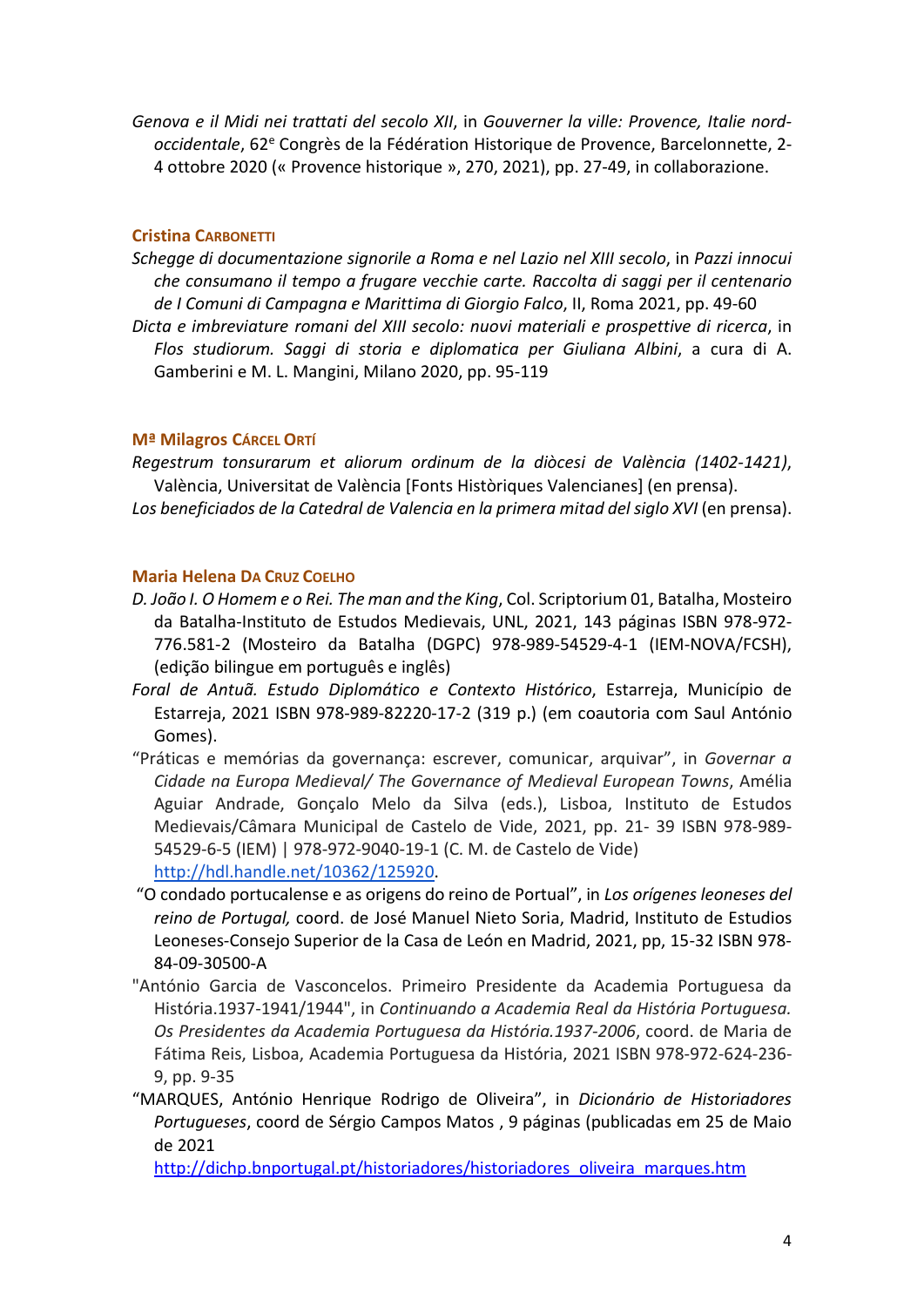- "Um Autor e uma Obra a rasgar horizontes de investigação. Joaquim Veríssimo Serrão Relações Históricas entre Portugal e França (1430-1481)", in Homenagem a Joaquim Verìssimo Serrão, Liboa, Academia Portuguesa da História, 2021, ISBN 978-972- 624- 233-8, pp. 47-57.
- "Uso e Virtudes do alimento primordial: o pão, mantimento e medicamento preventivo. Matriz Clássica e fontes escritas portuguesas", in Mesa dos Sentidos & Sentidos da Mesa, cords. Carmen Soares, Anny Jackeline Torres Silveira, Bruno Larioux, vol. I, Coimbra, Imprensa da Universidade de Coimbra, 2021 (coautoria Carmen Soares) ISBN 978-989-26-2059-6 ISBN Digital 978-989-26-2061-9

https://doi.org/10.14195/978-989-26-2061-9

## Maria Cristina CUNHA

- "Written Culture and Administration: the ecclesiastics of Braga and the documents of the first king of Portugal". In Panovnická Reprezentace V Písemné Kulture ve Stredoveku, 246-257. Praha, Czech Republic: Univerzita Karlova, 2021.
- avec Costa, Paula Maria Carvalho Pinto. "Entre o pergaminho e a pedra: formas de comunicar e de expressão de poder". In IV Seminário Internacional "Ora et Labora. Refojos de Basto". Natureza e meio natural na vida, linguagens e imaginário da vida monástica, 135-143. Cabeceiras de Basto, Portugal: Município de Cabeceiras de Basto, 2020. (en effet, publié seulement en 2021).
- avec Seabra, Ricardo. "Custos da escritura notarial no século XV. Queixas dos povos e realidade documental". In De Scriptura Et Scriptis: Consumir Actas De Las XVII Jornadas De La Sociedad Española De Ciencias Y Técnicas Historiográficas Murcia, Francisco Reyes Marsilla de Pascual e Domingo Beltrán Corbalán (eds), Murcia, 2021
- Homenagem a José Marques. In Homenagem a José Marques, Filomena Barros e Helena Avelar. Medievalista, nº 30 (julho-Dezembro 2021)

https://medievalista.iem.fcsh.unl.pt/index.php/medievalista/article/view/427/423:

avec Sottomayor-Pizarro, J.A. . Poder régio e Cortes em Portugal (sécs. XII-XVI) [Introd. Dossier thématique]. Revista da Faculdade de Letras – História, IV Série Vol. 11, nº 2 (2021), pp. 3-6

https://ojs.letras.up.pt/index.php/historia/article/view/11176

## Georges DECLERCQ

"Urban privileges ('keuren') in medieval Flanders: charters or dynamic legal documents? An approach based on diplomatics and pragmatic literacy", dans Revue d'histoire du droit - Tijdschrift voor rechtsgeschiedenis - The legal history review, 89 (2021), p. 379- 408.

## Els DE PAERMENTIER

E. De Paermentier, Schrift in dienst van de macht. De grafelijke kanselarij in Vlaanderen en Henegouwen (1191-1244), I: Studie en synthese (Hilversum: Verloren, 2021), 344 p.; II: Dictaatanalyse en bijlagen (Université de Gand, publication en ligne, http://hdl.handle.net/1854/LU-8715495), 599 p.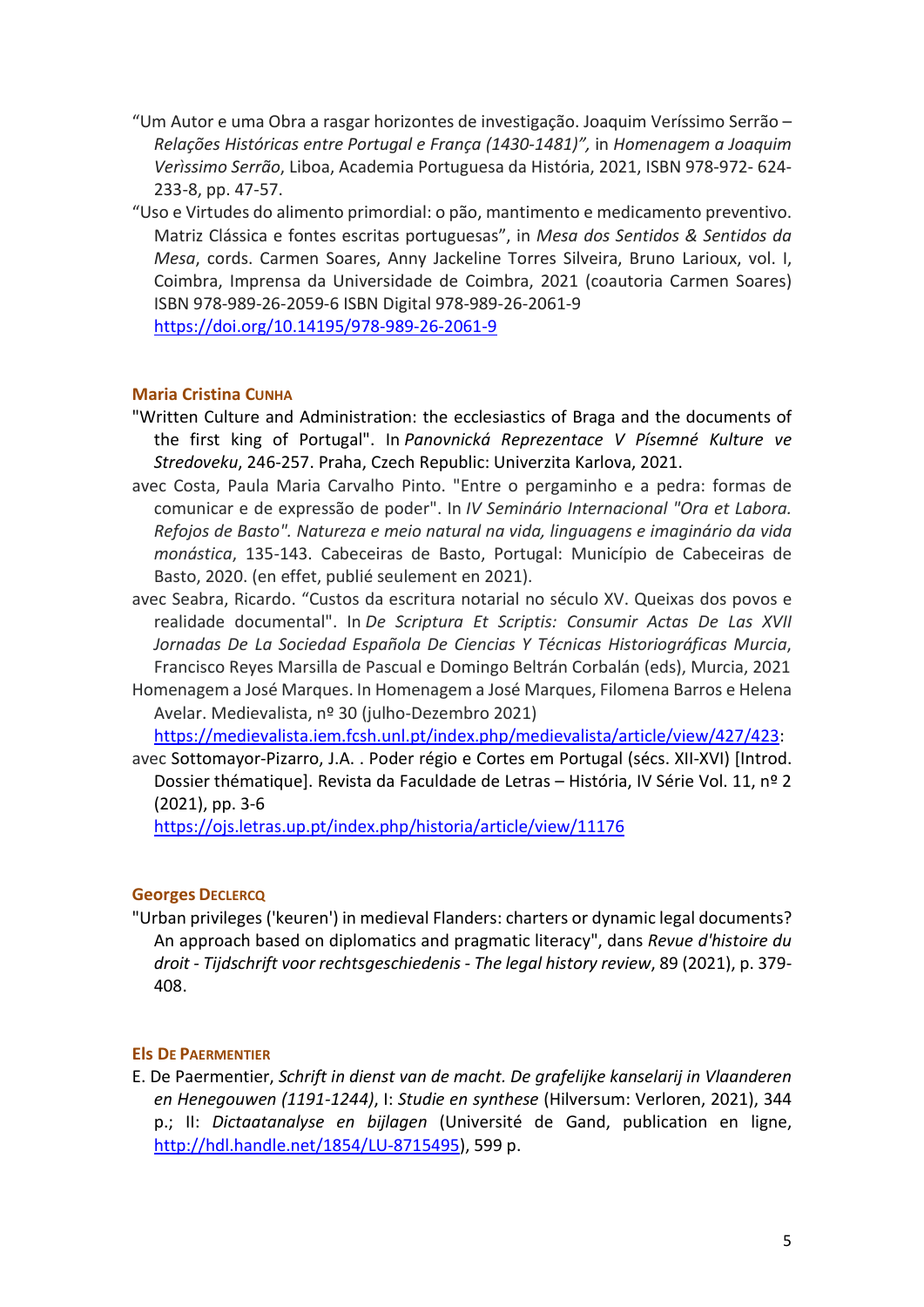24/09/2021 — 'Negotiating Law and Liberties in the Earliest Borough Charters for the Urban Communities in Flanders during the 'Age of Freedom' (Late Eleventh-Twelfth venturies)', conference 'The Names of Freedom: Experiences and Practices of Freedom in the Late Middle Ages' (University of Sevilla, 23-25 September 2021).

## Peter ERHART

- Perter Erhart unter Mitwirkung von Karl Heidecker, Rafael Wagner und Bernhard Zeller (Bearbeitung), Stiftsarchiv St. Gallen (Hg.), Chartularium Sangallense, Bd. II, 841 – 999i, 597 Seiten mit großformatiger Besitzkarte als Beilage, Hardcover mit Leinen, 20 x 28 cm, € 120,- [D], CHF 120,- / ISBN 978-3-7995-6070-2
- Vivre au haut Moyen Âge en trente-six chapitres. Stiftsarchiv St.Gallen, Peter Erhart (ed.), Vivre au haut Moyen Âge en trente-six chapitres, 188 Seiten, 50 Abb., Format 21 x 28,5 cm, Verarbeitung: Hardcover Fadenheftung, 35,00 €, ISBN 978-3-95976- 352-3

https://kunstverlag-fink.de/titel/vivre-au-haut-moyen-age-en-trente-six-chapitres/

Life in the Early Middle Ages in 36 Chapters. Stiftsarchiv St.Gallen, Peter Erhart (ed.), Life in the Early Middle Ages in 36 Chapters, 188 Seiten, 50 Abb., Format 21 x 28,5 cm, Verarbeitung: Hardcover Fadenheftung, 35,00 €, ISBN 978-3-95976-351-6 https://kunstverlag-fink.de/titel/life-in-the-early-middle-ages-in-36-chapters/

## Claes GEJROT

"The Bull Super Speculam of Pope Honorius III" in: Swedish Students at the University of Paris in the Middle Ages I. Eds. Olle Ferm and Élisabeth Mornet. Stockholm 2021, pp. 801-818.

#### Olivier GUYOTJEANNIN

- « Les ordonnances aux archives : la conservation par le roi de France de sa production normative, xile-xve siècle », dans Panovnická repezentace v písemné kultuře ve středovéku, [Mélanges Hlavacek], Prague, 2021, p. 258-275.
- « Archivistique » et « Diplomatique » (en coll. avec Christine Nougaret et Olivier Poncet) ; « Faux », « Sciences auxiliaires », « Sigillographie », « Typologie », dans En quête de sources : dictionnaire critique, dir. Frédéric Duval, Paris, 2021, p. 55-58, 147- 150 ; 185-188, 351-353, 358-360, 373-374.
- « La thèse d'École des chartes en quête d'une légitimité (1846-1866) » https://hal-enc.archives-ouvertes.fr/hal-03482719.

#### Reinhard HÄRTEL

(Wissenschaftliche Leitung) Urkundenbuch des Herzogtums Steiermark, Band 2: 1192– 1246, bearb. von Sabine Kaspar. Provisorische Neuausgabe, hg. von der Historischen Landeskommission für Steiermark unter der Leitung von R. H. auf Grundlage der von Friedrich Hausmann angelegten Sammlungen sowie der von Franz Mittermüller und Bernhard Reismann angelegten Dateien. Teillieferung 1: Niederösterreichische Provenienzen – Oberösterreichische Provenienzen – Sonderreihe 1: Urkunden von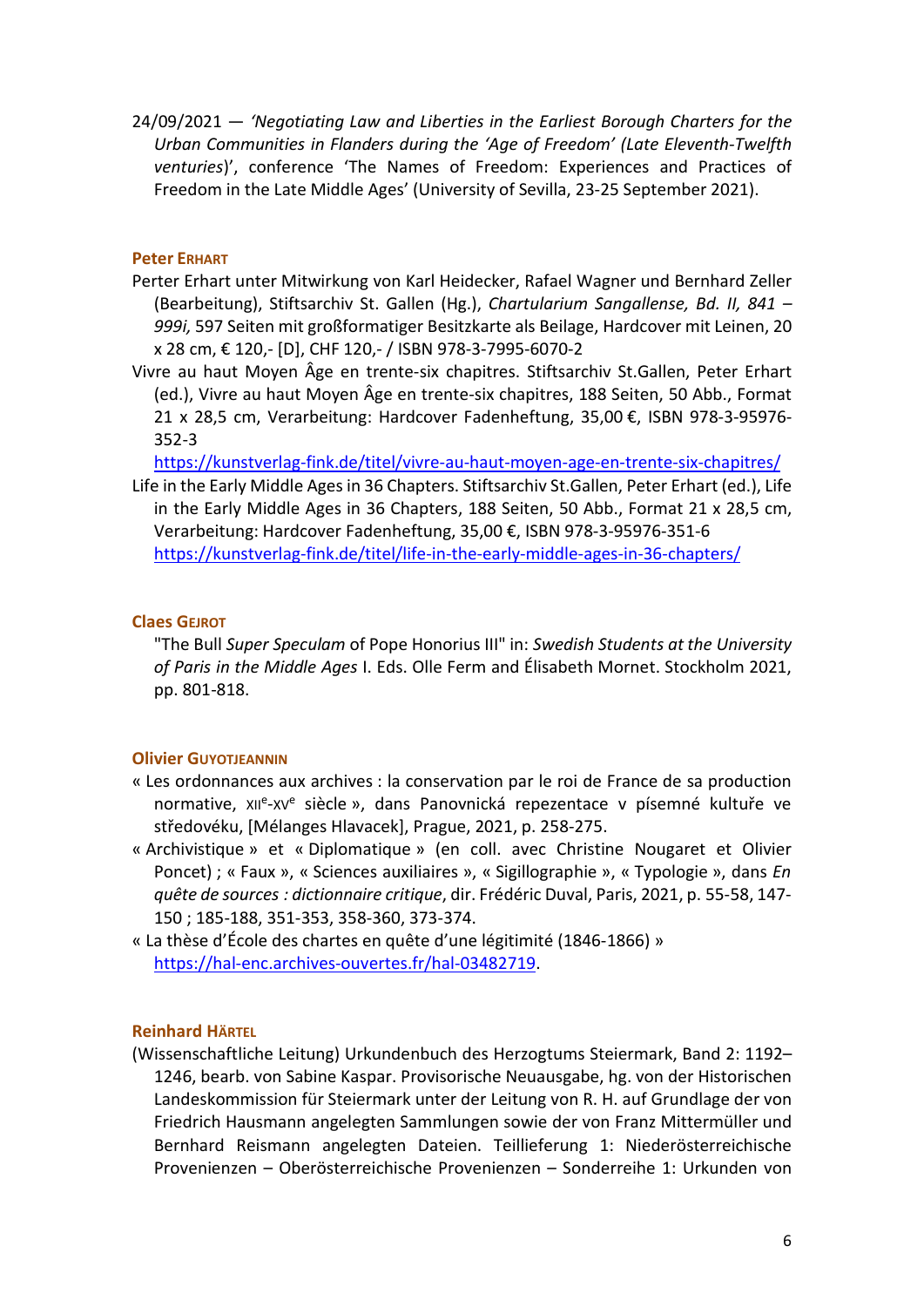überregionaler Geltung (Graz 2021), insgesamt 188 Seiten. Darin enthaltener Beitrag von R. H. Einführung (S. 1-9). Nur online verfügbar:

https://hlk.steiermark.at/cms/dokumente/12809615\_161427750/d9216b8c/03 einfuehrung\_MB%20-%20Version%201%20%282021-09-10%29.pdf

Zur Geschichte des Urkundenbuchs, in: Friedrich Hausmann (Bearb.), Urkundenbuch des Herzogtums Steiermark, Band 1: Von den Anfängen bis 1192 (1. Teil) (in Überarbeitung Graz 2021). Nur online verfügbar: https://gams.uni-

graz.at/archive/objects/context:stub/methods/sdef:Context/get?mode=about

Urkundenfälschungen im Mittelalter: Ein europäisches Thema und Beispiele aus Innerösterreich. In: Wernfried Hofmeister (Hg.), Fälschung! Eine fächerübergreifende Spurensuche in der steirisch-innerösterreichischen Landesgeschichte (= Memoranda Styriaca 2, Graz 2021), 15–76

## Dalibor HAVEL

URBANOVÁ, Daniela, Dalibor HAVEL, Petra MUTLOVÁ, Konrad KNAUBER, Katarzyna SCHELLNER a Krzystof GORCZYCA. Christian textual amulet on a lead sheet from Rękawczyn in Greater Poland Province. Sprawozdania archeologiczne. Polsko: Instytut archeologii i etnologii polskej akademii nauk, 2021 (73), num. 2, p. 339-364. ISSN 0081-3834.

https://doi.org/10.23858/SA/73.2021.2.2498

- Olomoucká diecéze za episkopátu Jindřicha Zdíka (1126-1150) a římská kurie v zrcadle dochovaných písemností [=The Diocese of Olomouc during the episcopate of Jindřich Zdík (1126-1150) and the Roman Curia in the Mirror of Preserved Documents]. In: Petr Elbel; Lukáš Führer; Ondřej Schmidt. Pod ochranou svatého Petra? Morava a papežství ve středověku a raném novověku [=Under the Protection of Saint Peter? Moravia and the Papacy in the Middle Ages and Early Modern Age]. Brno: Munipress, 2021, p. 45-61. ISBN 978-80-210-9947-0.
- Protekční privilegium Evžena III. pro klášter sv. Jiří na Pražském hradě [=Protection privilege of Eugene III. for the St. Georges´ Monastery in Prague Castle]. In: Petr Elbel; Lukáš Führer; Ondřej Schmidt. Pod ochranou svatého Petra? Morava a papežství ve středověku a raném novověku. Brno: Munipress, 2021, p. 383-384.
- Tři listy papeže Evžena III. v rukopisu Sbírky kánonů Iva z Chartres [=Three Letters of Eugene III. in the manuscript of Canone Collection of Ivo Carnotensis]. In: Petr Elbel; Lukáš Führer; Ondřej Schmidt. Pod ochranou svatého Petra? Morava a papežství ve středověku a raném novověku. Brno: Munipress, 2021, p. 378-379.

## Ivan HLAVÁČEK

- Dvě diplomatická pragensia v lipské Albertině z doby Václava IV. (Colligere fragmenta et disiecta membra) in: Pohané a křesťané. Praha 2019, p.. 101-119 (Zwei diplomatische Pragensia in der Leipziger Albertina aus der Zeit Wenzels IV.)
- Monumenta Germaniae Historica 200 let, in: Český časopis historický 117, 2019, p. 832- 837
- Magisterbibliotheken an der Prager Universität im Spätmittelalter und in der Frühen Neuzeit, in: Historia Universitatis Carolinae Pragensis 50, 2020, p.143-158.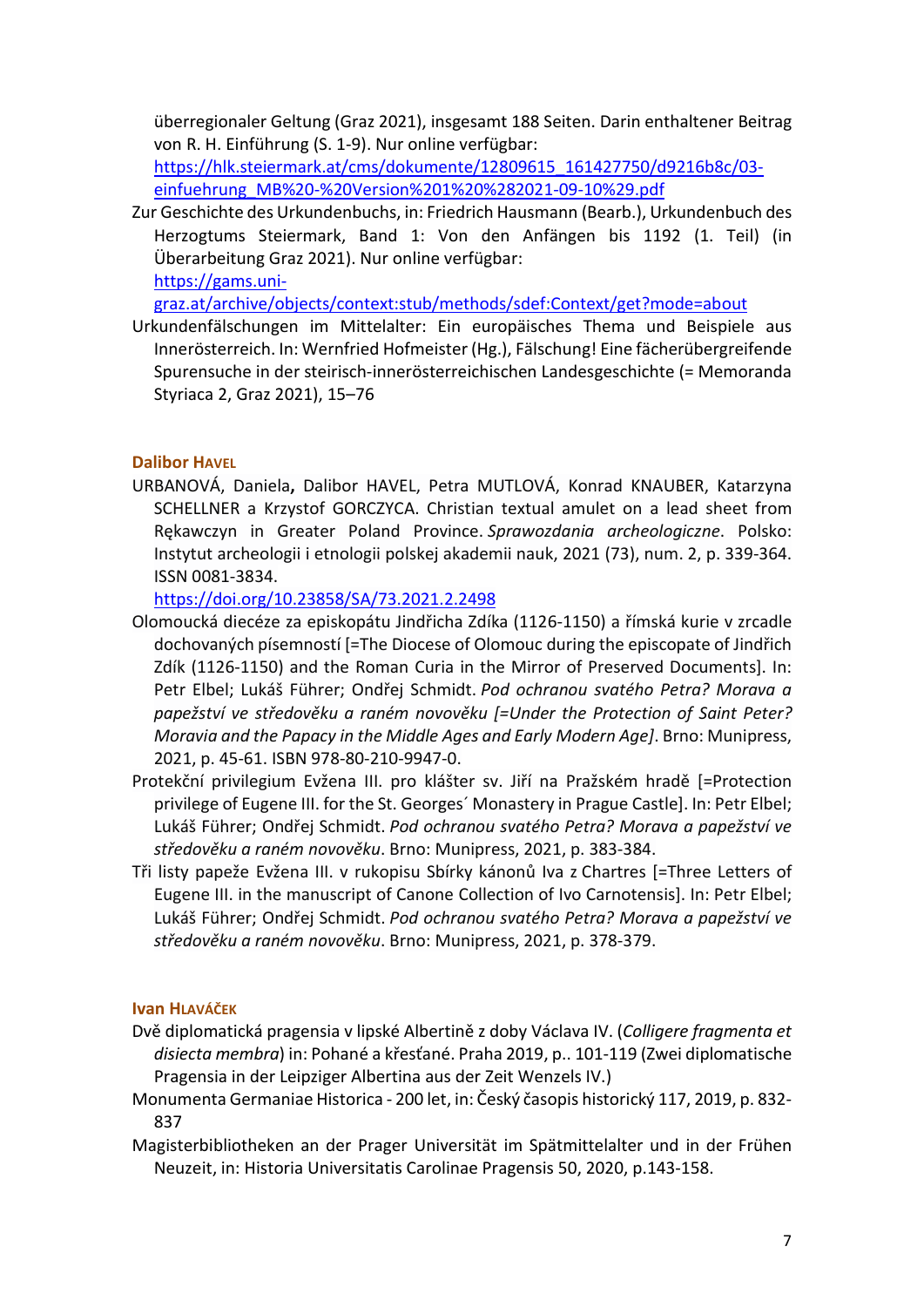- Mit Tomáš Velička:Einleitung. in: Spätmittelalter in landesherrlichen Kanzleien Mitteleuropas hg. von Tomáš Velička, Berlin.2020, p, 1-5
- Ein paar ungekämmte Überlegungen über die spätmittelalterliche Diplomatik, ebendort p. 7-18
- Čelní čeští preláti doby lucemburské a kniha, in: Kościół w społeczeństwie w Czechach i w Polsce w średniowieczu i w epoce nowoźytnej red. Wojciech Iwańczak - Agnieszka Januszek-Sieradzka - Janusz Smołucha, Kraków, 2020, p. 453-472. (Vornehme böhmische Prälaten 2020laten der Luxemburgerzeit und das Buch)
- Ze zahraničních diplomatických novinek Sborník archivních prací 70, 2020, p 201-229 (Aus ausländischen diplomatischen Neuerscheinungen)
- Zemřel Walter Koch (1942-2019), in: Stdie o rukopisech 50-1, 2020, p. 60-63.
- Česká historická věda 19. století a Monumenta Germaniae Historica, in: Totius mundi philohistor. Studia Georgio Stzelczyk octuagenario oblata, red. M. Delimata-Proch, A. Krawiec, J. Kujawiński, Poznań, 2021, p. 315-326 (Tschechische historische Wissenschaft und die MGH im 19. Jh.)
- Benedictines Books and Libraries, in: The Benedictines and Central Europe 800-1300, ed. Dušan Foltýn, Pavlína Mašková, Petr Sommer, Praha, 2021, p. 184-192 (also Czech version)
- Hrst zahraničních novinek z oblasti středověké diplomatiky a příbuzných oborů, in: Sborník arcnivních prací 70, 2020, p. 559-594, (Hohle Hand aus der ausländischen Neuigkeiten aus dem Bereich der Diplomatik und Ungebung).

### Jochen JOHRENDT

- Papsturkunden und Papstbriefe bis zu Bonifaz VIII., in: Archiv für Diplomatik 66 (2020) S. 331-356
- Formen päpstlicher Präsenz im Hochmittelalter eine Skizze, in: Presenza-Assenza. Meccanismi dell'istituzionalità nella Societas Christiana (secc. IX-XIII), hg. von Guido Cariboni/Nicolangelo D'Acunto/Elisabetta Filippini, Milano 2021, S. 137-152
- Die corona duplex als Symbol des päpstlichen Amtes in der Stauferzeit, in: StauferDinge. Materielle Kultur der Stauferzeit in neuer Perspektive, hg. v. Richard Engl u. a., Regensburg 2021, S. 105-113

## **Theo KÖLZER**

- Die Stimme des Kaisers "vor Ort", in: Marie Bláhová (ed.), Panovnická reprezentace v písemné kultuře ve středověku. Sborník Prací k životnímu jubileu prof. PhDr. Ivana Hlaváčka, CSc., Univerzita Karlova, Nakladatelsství Karolinum 2021, S. 18-30.
- Zwischen Antike und Mittelalter. Diplomatische Beobachtungen, in: Für die Landesgeschichte. Beiträge aus Anlass der Übergabe der Festschrift für Thomas Vogtherr, hg. von der Historischen Kommission für Niedersachsen und Bremen, Göttingen 2021, S. 17-41.

#### Nikita KOMOTCHEV

Komotchev N.A. Praktičeskie osnovy podgotovki dokumental'nykh publikaziy : sbornik materialov po istorii otečestvennoj archeografii [Pratiques en matière de publication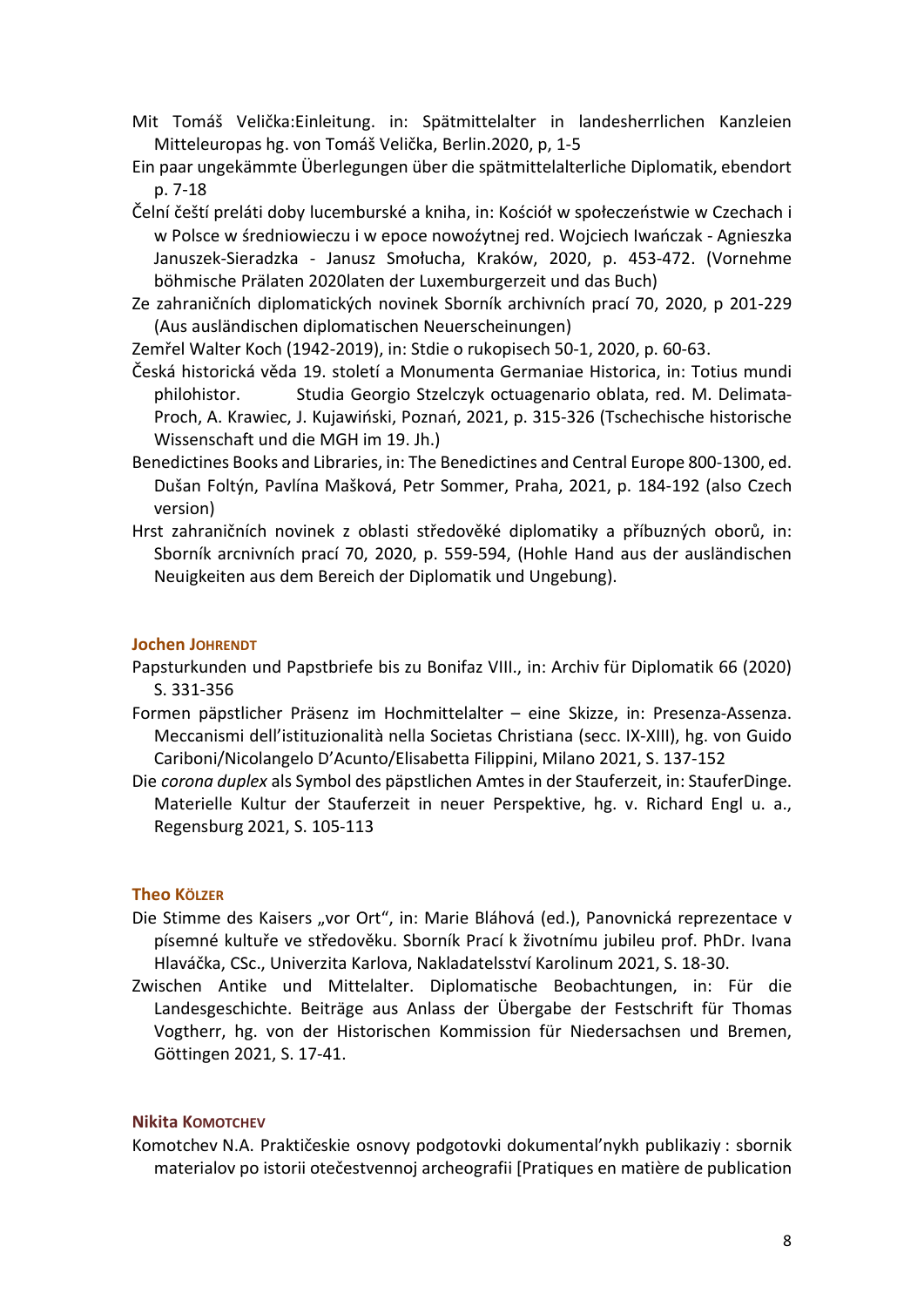documentaire: collection de documents sur l'histoire de l'archéographie russe]. Moscou : Université d'état russe des sciences humaines, 2021. 308 p. https://liber.rsuh.ru/elib/000015383

- Komotchev N.A. Archéografija za rubezhom : sbornik metodičeskikh materialov [Publication de documents d'archives à l'étranger: recueil méthodologiques]. Moscou : Université d'état russe des sciences humaines, 2021. 104 p. https://liber.rsuh.ru/elib/000015776
- Komotchev N.A. [Critique sur:] Kozlov W.P. «Ubrat' v istoriju»: krestjanskij rod i poselenije Tul'skogo kraja v XVI-XX vv. [«Supprimer dans l'histoire»: famille paysanne et colonie du territoire de Toula aux XVIe - XXe siècles], en: Otečestzennye arkhivy [Archives nationales]. 2021. Nr. 5. P. 117-120.
- Sborniki naučnykh statej MGIAI-IAI RGGU (1976-1992) [Collections d'articles scientifiques de l'Institut Historique et d'archives (1976 -1992)], éd. E.A. Gorbunova, N.A. Komotchev. Moscou : Université d'état russe des sciences humaines, 2021. 77 p. https://liber.rsuh.ru/elib/000015723
- Trudy Istoriko-arkhivnogo instituta: index articulorum [Ouvrages de l'Institut Historique et d'archives: index articulorum, 1939-2014], éd. N.A. Komotchev. Moscou : Université d'état russe des sciences humaines, 2020. 78 p. https://liber.rsuh.ru/elib/000014815

## Élisabeth LALOU

- « Histoire médiévale : quelques tendances de l'histoire médiévale ces cinq dernières années 2015-2020 » dans Dominique Barjot, Anna Bellavitis, Bertrand Haan et Olivier Feiertag (dir.), Regards croisés sur l'historiographie française aujourd'hui, Paris, SPM, 2020, p. 47-62.
- « L'assemblée générale de mars 1312 à Lyon : un instrument politique méconnu de Philippe IV le Bel », dans Alexis Charansonnet, Jean-Louis Gaulin et Xavier Hélary (dir.), Lyon 1312. Rattacher la ville au Royaume Lyon, CIHAM-Éditions, 2020, p. 99- 111 (Mondes médiévaux, 3).
- « Les manuscrits normands », dans Marie-Françoise Rose (éd.), La Bibliothèque municipale de Rouen. 200 ans d'histoire(s), Rouen, Presses universitaires de Rouen et du Havre, 2021, p. 181-186.
- « The Capetians and the river Seine (Thirteenth-fourteenth century) », dans M. Cecilia Gaposchkin et Jay Rubenstein (dir.), Political Ritual and Practice in Capetian France. Studies in honour of Elizabeth A. R. Brown, Turnhout, Brepols, 2021 (Cultural Encounters in Late Antiquity and the Middle Ages, 34), p. 383-398.
- « L'impact économique de l'itinérance royale sous Philippe le Bel » dans Boris Bove, Alain Salamagne et Caroline Zum Kolk (dir.), L'itinérance de la cour de France (Moyen  $\hat{A}$ ge – xix <sup>e</sup> siècle), Lille, Presses universitaires du Septentrion (Collection Histoire et civilisations), p. 69-83.
- « Critique interne et externe » et « Pièces justificatives » dans En quête de sources. Dictionnaire critique, Frédéric Duval (dir.), Paris, École des chartes, 2021 p. 131-133, p. 323-324.
- « La Normandie à travers les Objets souvenir » ; « La Normandie dans le théâtre et musique » ; « L'invention de la "Normandie" par les historiens », dans Christian Amalvi, Odile Parsis-Barubé, François Guillet (dir.), Mémoires normandes. Pour une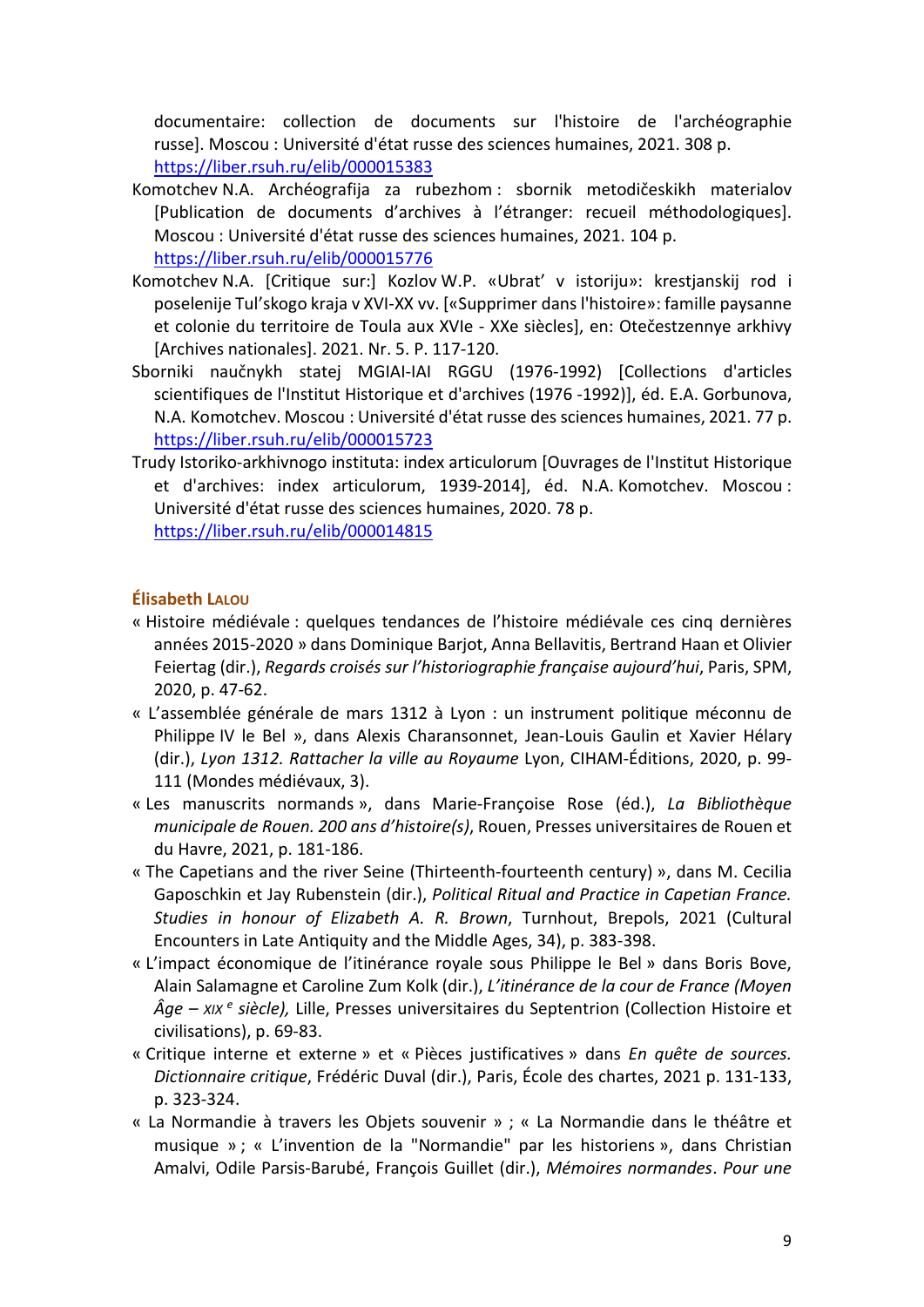autre histoire de Normandie, Michel Houdiard éditeur, 2021, p. 158-162, 163-168, 181-185.

Mise en ligne Le registre de Eudes Rigaud. Décembre 2021. Avec Lise Levieux (postdoc 2019). Réalisation du projet NORECRIT Pratique de l'écrit dans la Normandie médiévale (2019-2020) dir. G. Combalbert et L. Jean-Marie (CRAHAM) et E.Lalou et Alexis Grélois GRHIS).

#### Anders LEEGARD KNUDSEN

- Digital work: The editing of the online version of Diplomatarium Danicum officially ended ultimo June 2021: https://diplomatarium.dk. Any future continuation of the edition must await further funding. In July the editors began digitizing the printed part, 35 volumes with charters in the original language as well as 35 volumes of translations into Modern Danish. This project will run through May 2023.
- Print: Markus Hedemann & Anders Leegaard Knudsen, "Diplomatarium Danicum", In: Kondrup, Johnny, et al. Dansk editionshistorie 1-4. Copenhagen: Museum Tusculanum, 2021, vol. 1, p. 513-560.

## Olivier MATTÉONI

« Introduction », dans Les officiers et la chose publique dans les territoires angevins (xille-XV<sup>e</sup> siècle). Vers une culture politique ? / Gli ufficiali e la cosa pubblica nei territori angioni (XIII-XV secolo) : verso una cultura politica ?, T. Pécout (dir.), Rome, École française de Rome, 2020, p. 1-20

https://books.openedition.org/efr/6526

- « La "seconde vie" de Cabaret d'Orville, ou l'écriture de l'histoire en Bourbonnais au XV<sup>e</sup> siècle », Revue historique, 695 (2020), p. 5-38.
- « L'impôt, l'État, la souveraineté. Retour sur l'enquête "La genèse de l'État moderne" », dans Nicolas Laurent-Bonne et Xavier Prévost (dir.), Penser l'ancien droit public. Regards croisés sur les méthodes des juristes (III), Paris, LGDJ, 2022, p. 195-218.
- « Anne de France et les livres », dans Giulia Longo et Aubrée David-Chapy (dir.), Anne de France (1522-2022). Femme de pouvoir, princesse des arts, cat. exposition Moulins, Musée départemental Anne de Beaujeu 18 mars-18 septembre 2022, Moulins-Dijon, Musée Anne de Beaujeu / Éditions Faton, 2022, p. 54-75.
- « Saintes-Chapelles et géographie sacrale dans les territoires des Bourbons (xIVexvi<sup>e</sup> siècle) », dans *Les Saintes-Chapelles du xill<sup>e</sup> au xvill<sup>e</sup> siècle*, Étienne Anheim et David Fiala (dir.), à paraître (2022).
- « Une "histoire française" ? Princes et principautés en France à la fin du Moyen Âge, au prisme de l'historiographie », dans Gouverner et administrer les principautés en France méridionale à la fin du Moyen Âge, Véronique Lamazou-Duplan, Dominique Bidot-Germa et Pierre Courroux (dir.), Bordeaux, Ausonius, à paraître (2022)
- « Charles III de Bourbon et sainte Anne : le prologue de l'Officium misse ad honorem sacratissime generationis beatissime Anne, matris virginis Marie (1517) », dans Mélanges en l'honneur de Joël Blanchard, Renate Blumenfeld-Kosinski et Laëtitia Tabard (dir.), à paraître (2022).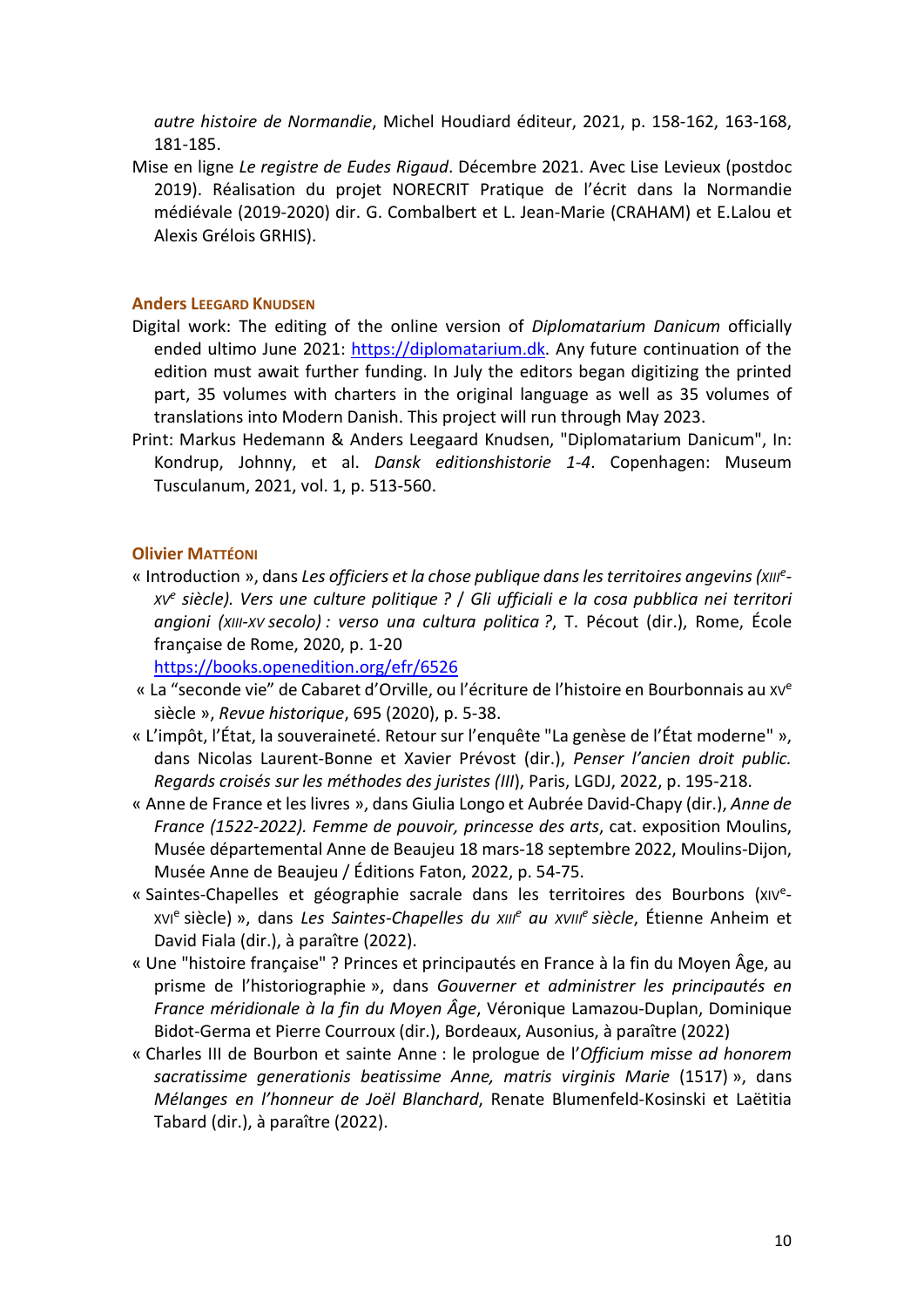- « La messe en l'honneur de l'Immaculée Conception en la collégiale Notre-Dame de Moulins (mars 1475) : les enjeux d'une fondation ducale », Bulletin de la Société nationale des antiquaires de France, année 2019, à paraître (2022)
- « Diffuser, recevoir, conserver la loi du xiv<sup>e</sup> au xvie siècle. Introduction », dans Diffuser, recevoir, conserver la loi du xiv<sup>e</sup> au xvi<sup>e</sup> siècle, Patrick Arabeyre, Pierre Bonin et Olivier Mattéoni (dir.), à paraître (2022).
- (Avec Stéphane Lamassé), « Savoirs théoriques et pratiques comptables au xv<sup>e</sup> siècle : Jean Adam et son traité d'arithmétique », Revue d'histoire des sciences, à paraître (2022).

## Laurent MORELLE

- « Sur la certification des copies d'actes au haut Moyen Âge : à propos de l'acte de Winitarius (779) pour l'abbaye jurassienne de Saint-Claude », Christian Vogel, Christina Abel, Tobias Wagner, Katharina Smola, Daniel Ludwig (hrsg.), Frankenreich– Testamente–Landesgeschichte. Festschrift für Brigitte Kasten zum 65. Geburtstag, Saarbrücken, 2020 (Veröffentlichungen der Kommission für Saarländische Landesgeschichte, 53), p. 51-66.
- « Pratiques médiévales de l'écrit documentaire » [thème majeur : « L'acte privé carolingien dans l'espace français : ses marges, prolongements et avatars »] dans École pratique des hautes études, Section des sciences historiques et philologiques, Annuaire, 151<sup>e</sup> année (2018-2019), Paris, 2020, p. 217-228 https://journals.openedition.org/ashp/3792
- « Michel Parisse (1936-2020), in memoriam », coord. avec Patrick Henriet, dans Revue Mabillon, n. s. t. 31 (= T. 92), 2020, p. 240-248 et bibliographie sélective, p. 248-260 ; dans ce dossier : « Approches des sources documentaires » [commentaire bibliographique] (avec Sébastien Barret), p. 246-248.
- « Les deux diplômes ottoniens pour l'abbaye de Crespin, 931 et 973 », dans Allemagne et France au cœur du Moyen Âge, 843-1214, dir. Dominique Barthélemy et Rolf Große, Paris, Passés composés / Humensis, 2020, p. 75-86.
- Articles « Écrit [acte écrit] » et « Validation », dans En quête de sources, dir. Frédéric Duval, Paris, école nationale des chartes, 2021, p. 167-169 et 375-376.
- « La France mérovingienne » et « La Rome des papes : les derniers feux du papyrus », [avec cinq notices d'actes] dans Le papyrus dans tous ses états, de Cléopâtre à Clovis [catalogue de l'exposition présentée au Collége de France, 18 sept.-26 oct. 2021], dir. Jean-Luc Fournet, Collège de France, 2021, p. 120-131.
- « Pratiques médiévales de l'écrit documentaire » [thème majeur : « Donner vigueur à l'acte et entretenir son efficacité (VII<sup>e</sup>-XIII<sup>e</sup> siècle) »] dans *École pratique des hautes* études, Section des sciences historiques et philologiques, Annuaire, 152<sup>e</sup> année (2019-2020), Paris, 2021, p. 230-238.

https://journals.openedition.org/ashp/4364

« Préface », à Jean-Pol Évrard, L'abbaye de Lisle-en-Barrois. Origines, histoire et chartes (1143-1226), Turhout, Brepols, 2021 (Artem, 30), p. 19-23.

Maria do Rosário Barbosa MORUJÃO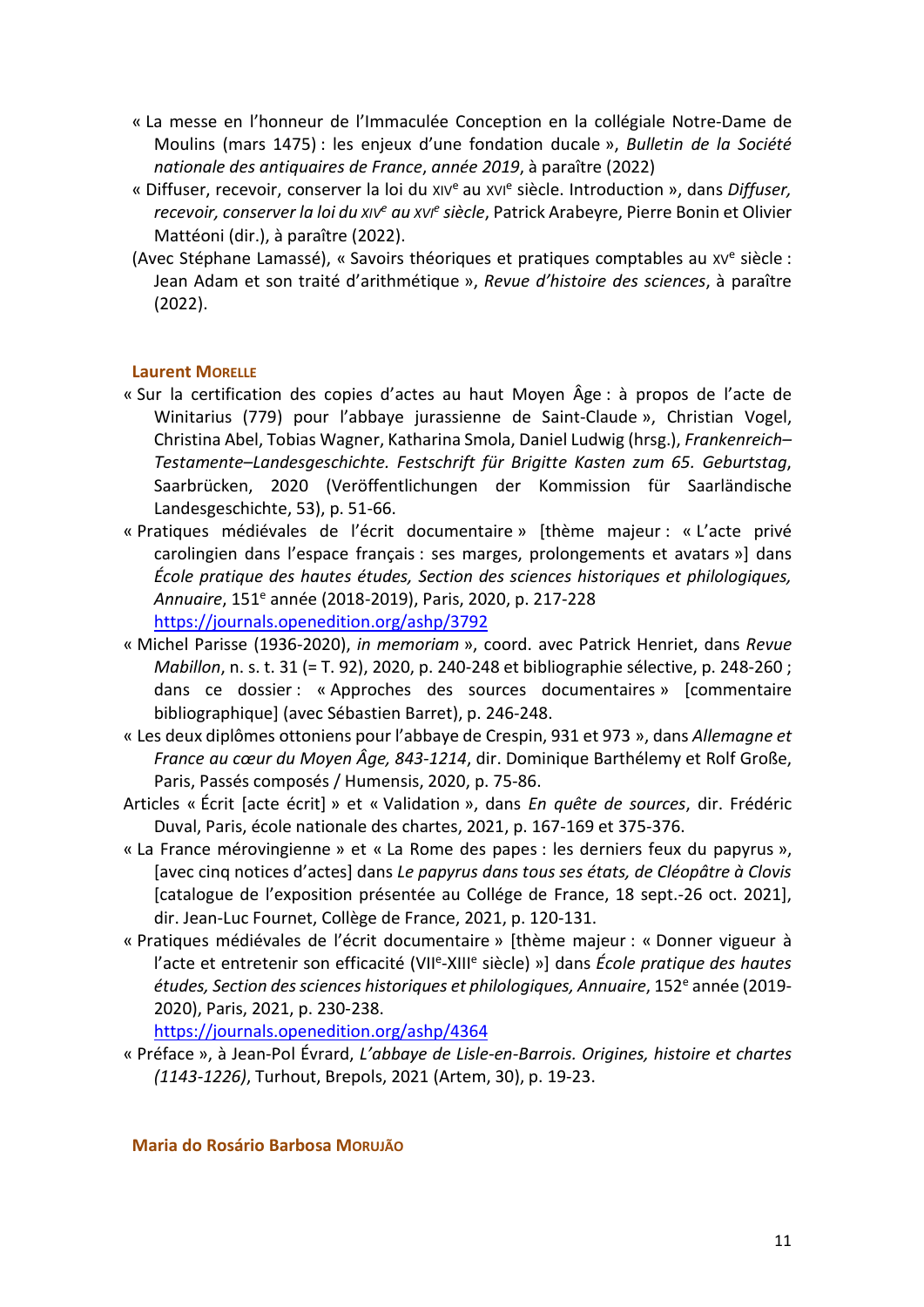Objets et modèles en circulation dans l'Occident médiéval. Quelques exemples de sceaux de clercs portugais. In Medieval Europe in Motion 3. The Circulation of Jurists, Legal Manuscripts and Artistic, Cultural and Legal Practices in Medieval Europe (13th-15th centuries). Ed. Maria Alessandra Billota. Palermo: Officina di Studi Medievali, 2021, p. 23-35.

O Selo Pendente. INventaMUSEU 9 (2021) 29-34.

https://issuu.com/066239/docs/museulamego\_inventamuseu\_09\_revista\_cartad.joao cam?fbclid=IwAR0mVc0HwxYmvcPZuU2nNnyhluwV7TfZsZ-QGPsS2Q2iMJzqKmzDg94EDTs.

## Harald MÜLLER

KarlsThron. Monument und Mythos (Zeitenspiegel Essay 3), Stuttgart 2021

Harald Müller/ Hannes Engl/ Michel Margue/ Timothy Salemme, Vorstellung des Forschungsprojekts "INTERLOR - Lotharingien und das Papsttum. Interaktions-, Integrations- und Transformationsprozesse im Spannungsfeld zwischen zentraler Steuerung und regionaler Eigendynamik (11. - Anfang 13. Jahrhundert)", in: Studi di storia medioevale e di diplomatica – Nuova Serie 5 (2021), S. 297–306. https://doi.org/10.17464/9788867743780\_11

## Laura PANI

L. PANI, Lay Scribes before c. 1100: Books, Texts, Scripts, in Scribes and the Presentation of Texts (from Antiquity to c. 1550). Proceedings of the 20th Colloquium of the Comité international de paléographie latine (Beinecke Rare Book & Manuscript Library, Yale University, New Haven, September 6-8, 2017), edd. B. Shailor, C. Dutschke, Turnhout, Brepols, 2021 (Bibliologia, 65), pp. 173-194

## Olivier PONCET

- Mazarin. L'art de gouverner, Paris, Perrin-Bibliothèque nationale de France, 2021 (Bibliothèque des illustres), 256 pages.
- Chartistes en Asie. Science historique et patrimoine au lointain (XIX<sup>e</sup>-XXI<sup>e</sup> siècle), Paris, École des chartes, 2021 (Matériaux pour l'histoire, 12), 268 pages. (Avec Jacques Berlioz et Cécile Capot).
- « Professeurs et chartistes : vies parallèles ou destins croisés », dans Historiens & géographes, n° 453 (février 2021), p. 19-22. [Avec David Feutry.]
- « L'École des chartes et l'érudition : une identité bicentenaire », dans Hermès, la Revue, n° 87 (2020) [2021], p. 112-118.
- « Qui fait la police à Reims à la fin des guerres de Religion ? Les enseignements d'une plaidoirie devant le parlement de Paris (1595) », dans Rerum novarum ac veterum scientia. Mélanges en l'honneur de Brigitte Basdevant-Gaudemet, dir. Michèle Bégoud-Davia, Florence Demoulin-Auzary et François Jankowiak, 2 vol., [Le Kremlin-Bicêtre], Mare et Martin, 2013, t. II, p. 365-386.
- « La bénédictine et le cardinal. Mazarin et sa sœur Anna Maria (1656-1661) », dans Mazarin, Rome et l'Italie. Première partie. Histoire, dir. Yvan Loskoutoff et Patrick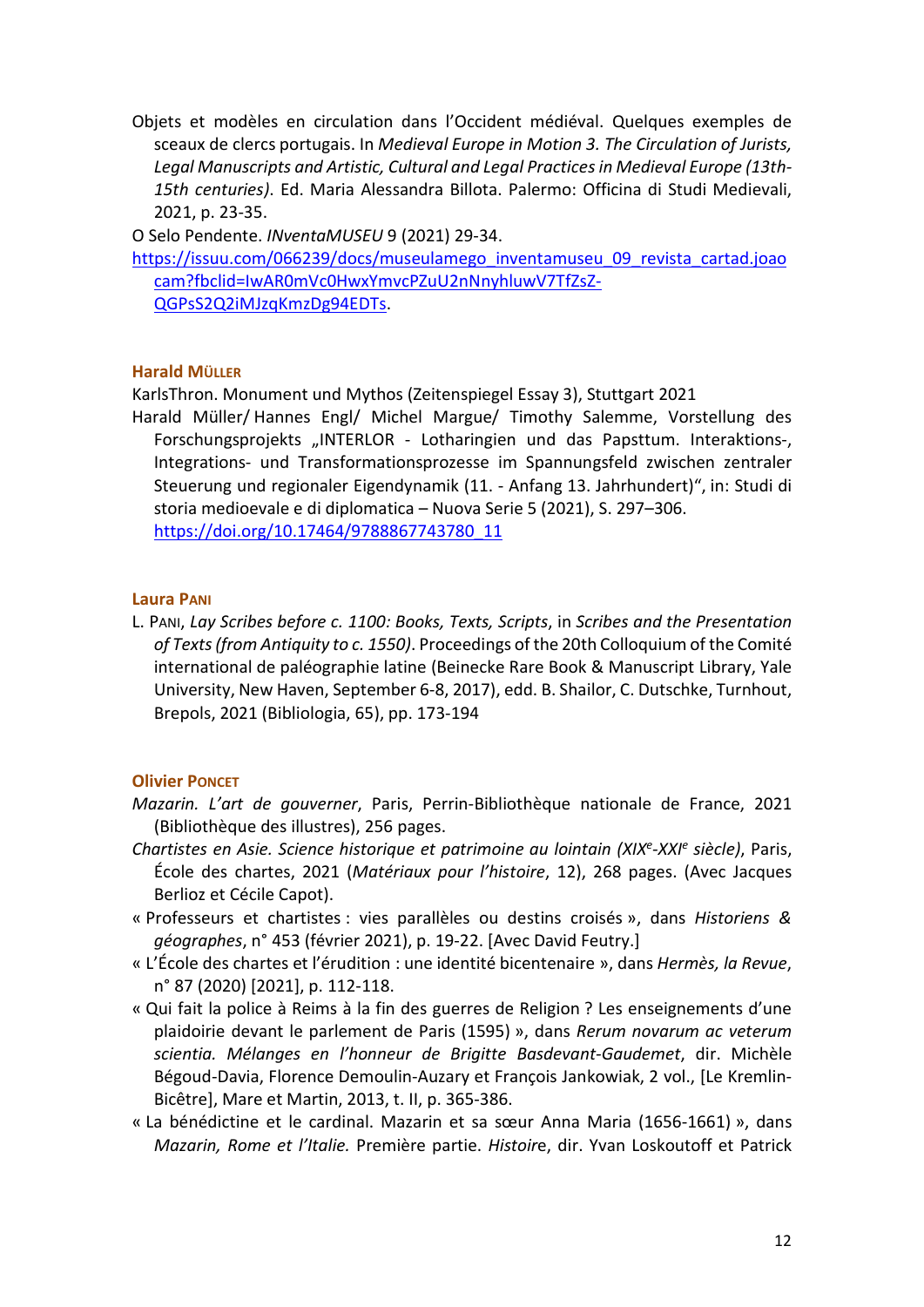Michel, Mont-Saint-Aignan, Presses universitaires de Rouen et du Havre, 2021, p. 179-201.

- « Une Renaissance de l'acte royal ? La souveraineté écrite de François I<sup>er</sup> (1515-1547) », dans Panovnická reprezentace v písemné kultuře ve středověku. Sborník prací k Životnímu jubilei profesora Ivana Hlaváčka, éd. Marie Bláhová, Mlada Holá, Klara Woitschová, Prague, Univerzita Karlova, 2021, p. 219-232.
- « Dans la tête de l'homme d'État. Les carnets de Mazarin », dans Comptes rendus de l'Académie des inscriptions et belles-lettres, 2019-2 (avril juin) [2021], p. 679-696.
- En quête de sources. Dictionnaire critique, dir. Frédéric Duval, Paris, École nationale des chartes, 2021 : articles « Archivistique » (p. 55-58), « Correspondance » (p. 128-129), « Diplomatique » (p. 147-150), « Érudition » (p. 175-179), « Lacune, absence » (p. 229-231), « Note en bas de page » (p. 280-282), « Positivisme » (p. 325-326).
- « L'École des chartes et l'Asie : une rencontre improbable ? », dans Chartistes en Asie. Science historique et patrimoine au lointain (XIX<sup>e</sup>-XXI<sup>e</sup> siècle), éd. Jacques Berlioz, Cécile Capot et Olivier Poncet, Paris, École des chartes, 2021 (Matériaux pour l'histoire, 12), p. 11-25.
- « Frédéric Joüon des Longrais (1892-1975) et le Japon. Ambitions et leçons du comparatisme juridique et anthropologique », dans Chartistes en Asie. Science historique et patrimoine au lointain (XIX<sup>e</sup>-XXI<sup>e</sup> siècle), éd. Jacques Berlioz, Cécile Capot et Olivier Poncet, Paris, École des chartes, 2021 (Matériaux pour l'histoire, 12), p. 53- 71.
- « Les actes royaux, source d'histoire de la Renaissance », dans L'art de régner. El arte de reinar. Les souverains de Navarre à la Renaissance. Los reyes de Navarra en el Renacimiento, dir. Philippe Chareyre, Isabelle Pébay-Clottes et Paul Mironneau, Pau, Casa de Velázquez et PUPPA, 2021, p. 29-34.

## Mª Luisa PARDO RODRÍGUEZ

- "Consumo, documentos y oficinas en la Corona de Castilla. Siglo XV", en De scriptura et scriptis: Consumir, Francisco Reyes Marsilla de Pascual y Domingo Beltrán Corbalán (Edits.), Editum: Universidad de Murcia, 2021, pp. 17-53.
- "Historia de una huerta. Un estudio de caso desde la Diplomática" en El Reino de Sevilla en la Baja Edad Media. 30 años de investigación (1989-2019), Editorial Universidad de Sevilla, Sevilla, 2022, pp. 553 – 576.

## Walter PREVENIER

- L'administration ducale et la grande politique. L'octroi de lettres de rémission par les ducs de Bourgogne au 15<sup>e</sup> siècle, in : M. Blahova, M. Hola & K. Woitschova (ed.), Panovnicka reprezentace v pisemne culture ve stredoveku. Sbornik praci zivotnimu jubilee profesora Ivana Hlavacka, Praga, Univerzita Karlova, 2021, pp.325-335.
- Compte-rendu de : Meissonnier (Jacques) (dir.), avec la collaboration de Christine Lamarre, Françoise Perrot, Alain Rauwel, Hugues Richard, De la Bourgogne à l'Orient. Mélanges offerts à Monsieur le Doyen Jean Richard, Dijon, Académie des Sciences, Arts et Belles-Lettres de Dijon, 2020, 798 pp, in : Francia, 2021-4, Mittelalter – Moyen Âge (500–1500)

https://journals.ub.uni-heidelberg.de/index.php/frrec/article/view/85056/79693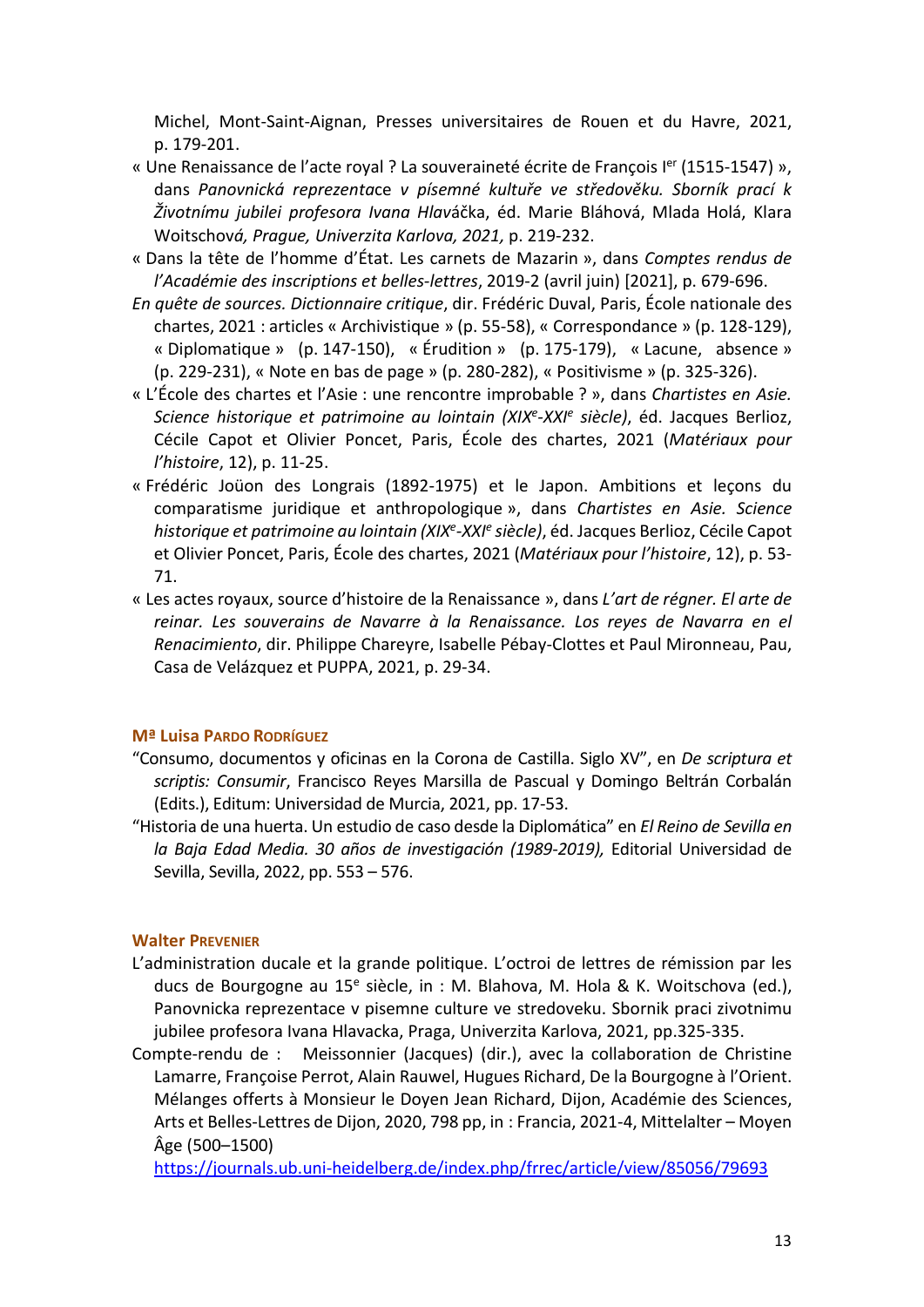#### Jane SAYERS

Testaments, part 2 pp. 111-203 of The Register of Simon Sudbury, Archbishop of Canterbury 1375-1381, ed. F. D. Logan (Boydell, 2020)

## Juraj ŠEDIVÝ

- Urkunden statt Bücher. Zum Kulturtransfer der Heiligenkreuzer Zisterzienser im mittelalterlichen Pressburg. in Semper ad fontes. Festschrift für Christian Lackner zum 60. Geburtstag. Wien : Böhlau Verlag, 2020, S. 265-272
- Late Medieval written culture in the realm of King St. Stephan gothic and later script in Hungary and Slovakia. in The Oxford Handbook of Latin Palaeography. New York : Oxford University Press 2020, S. 468-498
- Medzi Lučencom a Rožňavou. Diplomatické aktivity mestečiek na juhu stredného Slovenska v stredoveku [Bteween Lučenec and Rožňava. Diplomatic Activities of Market Places in the South of nowadays Central Slovakia in Middle Ages], in Historica : zborník k 70. narodeninám profesora Leona Sokolovského, Bratislava : Univerzita Komenského v Bratislave, 2020, S. 83-99
- Stredoveká krajina v okolí Bratislavy. in Historica : zborník k 90. narodeninám profesora Jozefa Nováka, Bratislava : Univerzita Komenského v Bratislave, 2021, S. 99-104
- Mittelalterliche Frömmigkeit in der epigrafischen Kultur der Slowakei. in The Image of Piety in Medieval Manuscripts in Slovakia and in Europe, Bratislava : Ústav hudobnej vedy, 2021, S. 81-98
- (Coauthor): Démystifier l'Europe centrale : Bohême, Hongrie et Pologne du 7. au 16. siècle. Paris : Passés composés - Humensis, 2021.

## Chantal SENSÉBY

- « D'une formule à une autre. La "date de lieu" et ses variations du x<sup>e</sup> au xil<sup>e</sup> siècle en Anjou et en Touraine », dans Olivier Simonin et Caroline de Barrau (éd.), La formule au Moyen Âge III. Formulas in Medieval Culture III, Actes du colloque international organisé à Perpignan du 19 au 21 juin 2014, Turnhout, Brepols (Atelier de Recherche sur les Textes Médiévaux, 28), 2021, p. 149-170.
- « Baudri de Bourgueil (c. 1045- 1130). Du val de Loire à la Normandie », dans Pierre ALLORANT, Walter BADIER, Alexandre BORRELL et Jean GARRIGUES, Lieux de mémoires en Centre-Val de Loire, Rennes, PUR, 2020, p. 145-160.
- « Les rituels documentaires. Variations et facteurs de variabilité (Anjou et Touraine, xie et xile siècles) », dans Anne Friederike Delouis, Aude Déruelle, Philippe Haugeard et Gaël Rideau (dir.), Rituels de la vie publique et privée du Moyen Âge à nos jours, actes du colloque international organisé à Orléans les 7-9 juin 2017, Paris, Garnier, p. 265- 281.
- « Transcrire sans dessiner les sceaux. Quel sens donner à cette démarche ? (France de l'Ouest, xi<sup>e</sup>-xill<sup>e</sup> siècles) », dans Apposer sa marque : le sceau et son usage (autour de l'espace anglo-normand), Colloque international de Cerisy-la-Salle (France) organisé par Clément BLANC-Riehl, Jean-Luc Chassel et Christophe Maneuvrier, du 4 au 8 juin 2013, sous presse ( ?).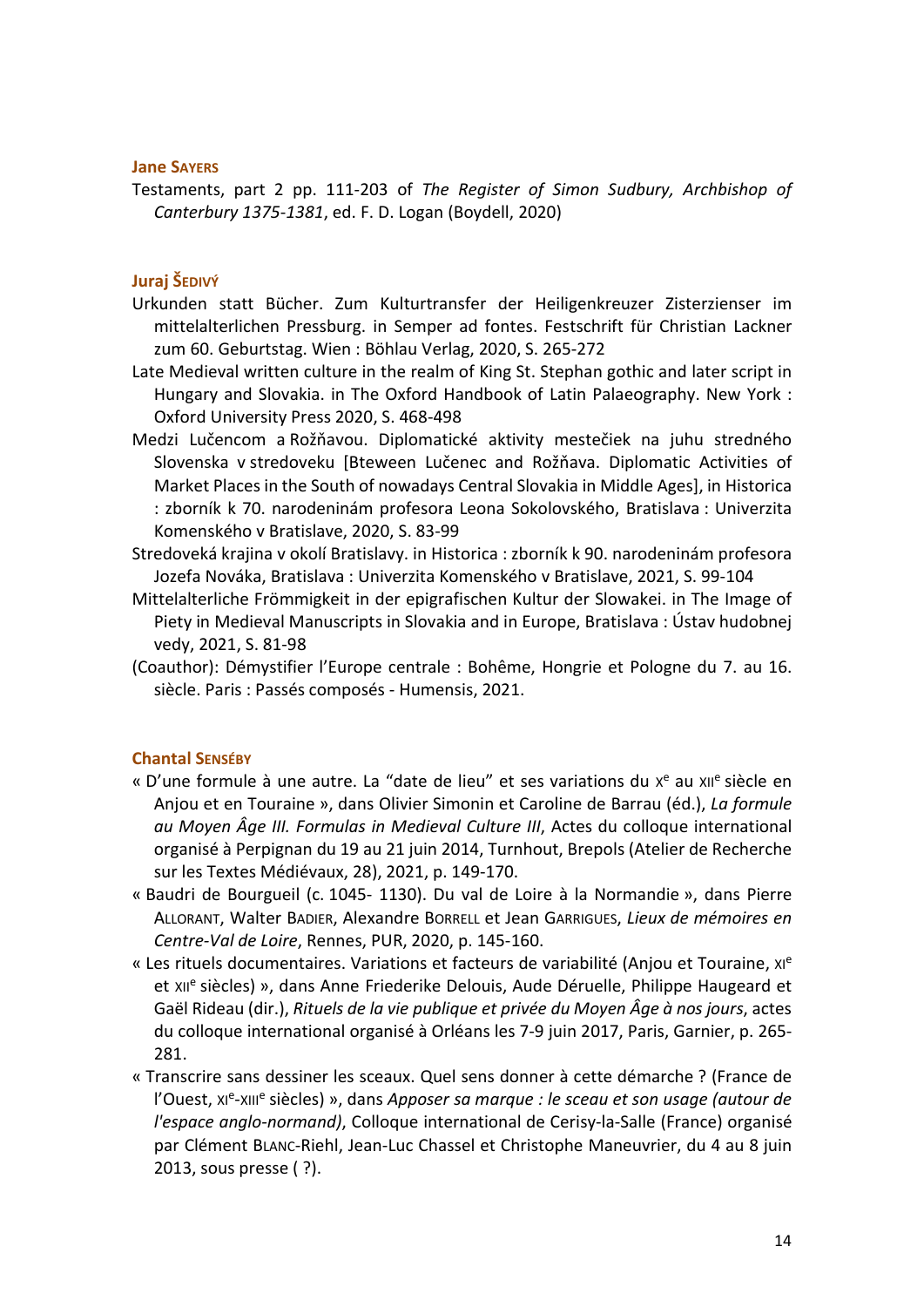- « Les actes épiscopaux angevins du premier xile siècle. Critères d'authenticité et monopole de la chancellerie épiscopale », dans Grégory Combalbert et C. Senséby (dir.), Écrire à l'ombre des cathédrales. Pratiques de l'écrit en milieu cathédral (espace anglo-normand et France de l'Ouest, xie-xille siècle), PUR, Rennes (sous presse).
- « la monnaie dans les actes de la pratique (X<sup>e</sup>-XI<sup>e</sup> siècle- Val de Loire) » dans Coins and Currecy in the 10th and 11th centuries : issuing authorities, political powers, economic influences, Marc Bompaire, Bruno Foucray et Guillaume Sarah (éd.), Caen (sous presse).
- Base de données développée dans le cadre du projet ANR franco-allemand porté par Élisabeth Lorans (université de Tours) et Philipe Depreux (université de Hambourg) et intitulé COENOTUR (Coenobia Turonenses : les communautés martiniennes de Tours, leurs pratiques et leurs réseaux de l'Antiquité tardive au XIII<sup>e</sup> siècle) ; la base a été livrée et sera prochainement accessible au lien suivant : http://dev.irht.cnrs.fr/iiriscoenotur-chiro/web/indexes?type=Chirographe&letter=a. Riche de plus de 160 documents, elle réunit une partie de la production chirographaire de l'abbaye bénédictine de Marmoutier près de Tours (France) et doit permettre d'utiles comparaisons avec des productions de même forme diplomatique conservées dans les fonds d'autres établissements.

### László SOLYMOSI

Az Árpád-kori veszprémi püspökök oklevelei. Diplomata episcoporum Vesprimiensium aetatis Arpadianae. (Chartes épiscopales de l'évéché de Veszprém de l'époque Arpadienne.) Édition de chartes d'entre 1186-1309, rédigée par László Solymosi. Éd. Martin Opitz Kiadó, Budapest 2021.pp. 230.

Szent László király sírja, kultusza és szentté avatása. (La tombe, le culte et la canonisation du roi Saint Ladislas.) Székfoglaló előadások a Magyar Tudományos Akadémián. (Publié dans la série des discours inauguraux des membres de l'Académie Hongroise des Sciences.) AHS, Budapest, 2021.pp. 56.

#### Andrea STIELDORF

- Alheydis Plassmann/Michael Rohrschneider/Andrea Stieldorf (Edd.), Herrschaftsnorm und Herrschaftspraxis im Kurfürstentum Köln im Mittelalter und in der Frühen Neuzeit (Studien zu Macht und Herrschaft 11), Göttingen 2021.
- Andrea Stieldorf (Ed.), Macht und Herrschaft im Siegel- und Münzbild (Studien zu Macht und Herrschaft 14), Göttingen 2021.
- Andrea Stieldorf/Linda Dohmen/Irina Dumitrescu/Ludwig Morenz (Edd.), Geschlecht macht Herrschaft. Interdisziplinäre Studien zu vormoderner Macht und Herrschaft (Macht und Herrschaft 15), Göttingen 2021.
- Andrea Stieldorf, Mithra, Thron und Krummstab. Siegel und Münzen als Quellen für die Herrschaftsvorstellungen der Kölner Erzbischöfe des Hoch- und Spätmittelalters, in: Alheydis Plassmann/Michael Rohrschneider/EAD. (edd.), Herrschaftsnorm und Herrschaftspraxis im Kurfürstentum Köln im Mittelalter und in der Frühen Neuzeit (Studien zu Macht und Herrschaft 11), Göttingen 2021, S. 209-241.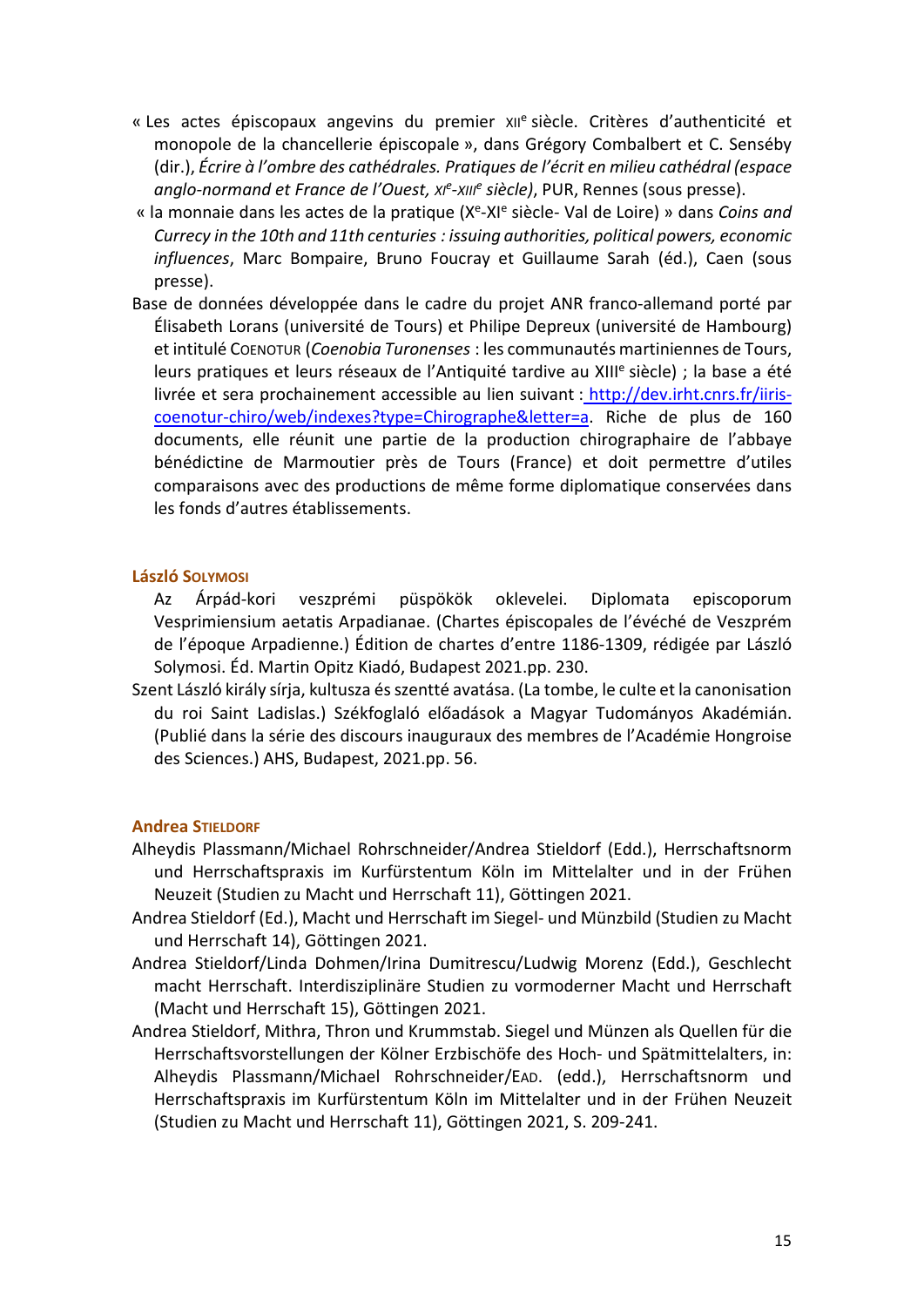- Andrea Stieldorf, Urraca, Mathilde, Konstanze und Co. Königinnen des 12. und 13. Jahrhunderts im Münzbild, in: EAD. (Ed.), Macht und Herrschaft im Siegel- und Münzbild (Studien zu Macht und Herrschaft 14), Göttingen 2021, S. 11-38.
- Mareikje Mariak/Andrea Stieldorf/Maximilian Stimpert, Heinrich V. und seine Frau Mathilde im Siegel- und Münzbild, in: Elke Brüggen (Ed.), Macht und Herrschaft als transkulturelle Phänomene. Texte – Bilder – Artefakte (Macht und Herrschaft 13), Göttingen 2021, S. 151-170.

## Benoît-Michel Tock

« Les » diplômes royaux et impériaux pour l'église de Cambrai du VIII<sup>e</sup> au XII<sup>e</sup> siècle, dans les Herrscherurkunden für Empfänger in Lotharingien, Oberitalien und Sachsen (9.-12. Jhdt). I diplomi dei sovrani per i destinatari in Lotaringia, Italia settentrionale e Sassonia (secoli IX-XII) []actes coll. Magdebourg, 2011), éd. Wolfgang Huschner, Theo Kölzer et Marie Ulrike Jaros, Leipzig, 2020 (Italia Regia, 2), p. 39-52.

## Roman ZEHETMAYER

- Bemerkungen zu den Beziehungen zwischen den Babenbergern und dem Stift Heiligenkreuz bis etwa 1200, in: Alkuin Schachenmayr/Johannes Lackner (Hgg.), Gesta Sanctottensis (Münster 2021) 16-33.
- Konfliktlösung im Kloster, in David von Mayenburg (Hg.), Konfliktlösung im Mittelalter = Handbuch der Konfliktlösung in Europa (Berlin 2021) 335-344.

## Patrick ZUTSCHI

The Avignon Popes and their Chancery. Collected Studies, Florence 2021

- The original registers of Pope Clement V (1305-1314), dans Archiv für Diplomatik 67 (2021), p. 145-170.
- The Veronica images painted by Matteo Giovannetti for Pope Urban V (1369), dans Tributes to Paul Binski. Medieval Gothic, Art, Architecture and Ideas, sous la direction de Julian Luxford, Turnhout 2021, p. 312-323.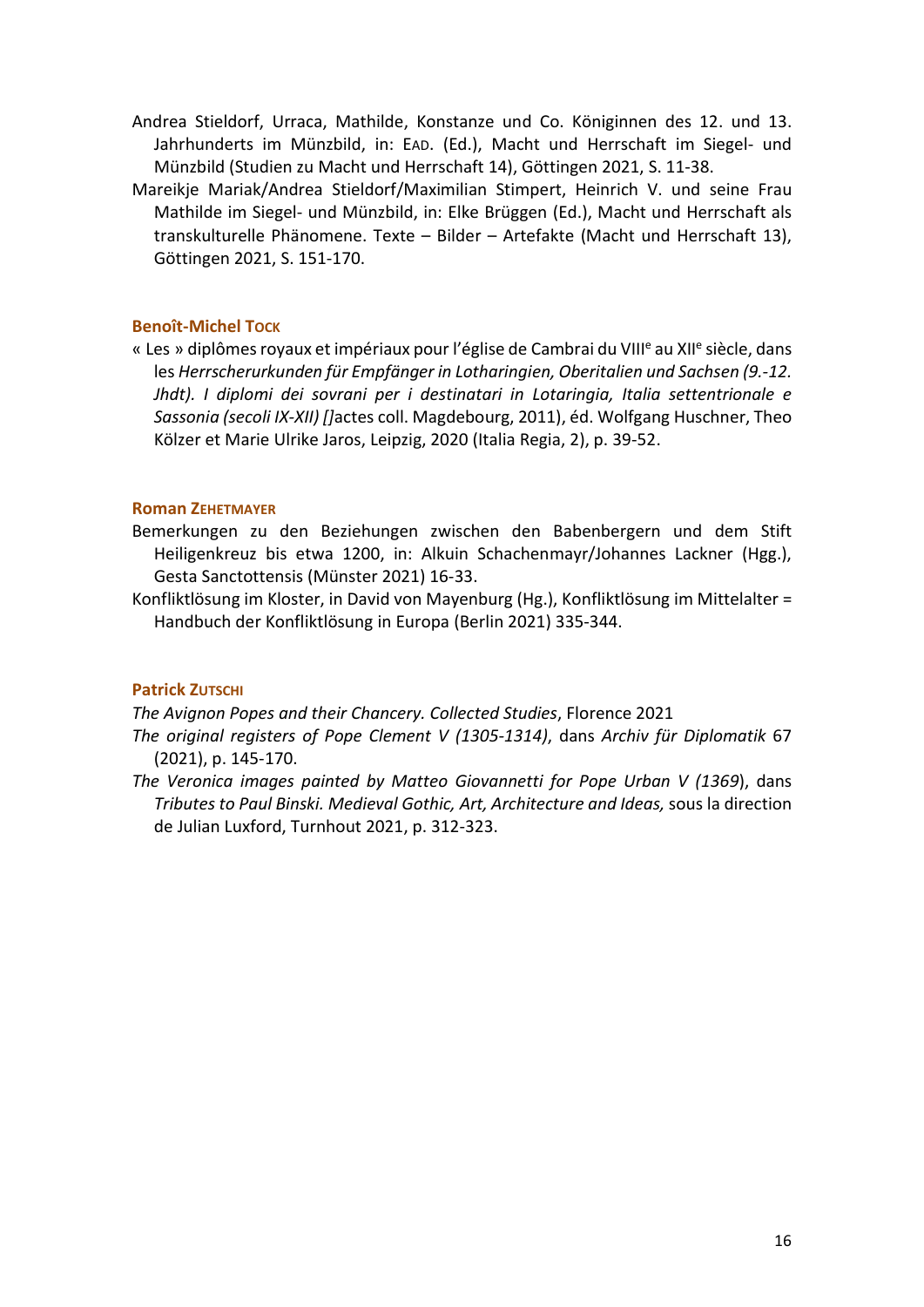## 2. JURYS DE SOUTENANCES DE THÈSES (PHD), HABILITATIONS…

#### Cristina CARBONETTI

- Alexa BIANCHINI, Il monastero romano di S. Lorenzo Panisperna nei secoli XIII-XV (dottorato di ricerca in "Storia, antropologia, religiomi" presso l'Università di Roma "La Sapienza") (tutore)
- Elena SILERI, Il restauro del registro n. 1820 dell'Archivio di Stato di Roma. Studio dell'evoluzione della legatura dei registri della serie XXVII del fondo Camerale I (laureata dicembre 2021) (relatore)

### Mª Milagros CÁRCEL ORTÍ

Participation au jury de la thèse de doctorat de Josep Masnou Pratdesaba: La vida canonical a la catedral de Vic (886-1230). L'aplicació de la reforma gregoriana a partir de l'estudi prosopogràfic, Universitat de Barcelona, dir. Martin Aurell (U. Poitiers) y Daniel Piñol Alabart (U. Barcelona). Novembre 2021.

### Maria Helena DA CRUZ COELHO

- Directrice de la thèse de doctorat de Luís Miguel Malva de Jesus Rêpas, présenté à la Faculté de Lettres de l'Université de Coimbra, le 26 mai 2021.
- Rapporteure dans le jury de la thèse de doctorat de Gonçalo Miguel Correia Melo da Silva, qui a presenté la thèse de doctorat As Portas do Mar Oceano: Vilas e Cidades Portuárias do Algrave na Idade Média (1249-1521), à la Faculté de Sciences Sociaux et Humaines de l'Universite Neuve de Lisbonne, le 2 février de 2021.
- Rapporteure dans le jury de la thèse de doctorat de Diogo Nuno Machado Pinto Faria, qui a presenté la thèse de doctorat A diplomacia dos reis de Portuigal no final da Idade Média (1433-1495), à la Faculté de Lettres de l'Université de Porto, le 1<sup>er</sup> juin 2021 .
- Rapporteure dans le jury de la thèse de doctorat de André Filipe Oliveira da Silva, qui a presenté la thèse de doctorat A Peste Negra em Portugal. Os casos do Entre Douro e Minho e do Entre Tejo e Odiana, à la Faculté de Lettres du Porto , le 1 juin 2021, as quais tiveram lugar na Faculdade de Letras da Universidade de l'Université Porto, le 26 juin 2021.

#### Olivier GUYOTJEANNIN

- Anne-Pauline JARRY [dir. avec Didier Lett], « Amore Dei ». Dire, revendiquer et vivre la pauvreté au xv<sup>e</sup> siècle. Une étude des pétitions et suppliques à San Severino Marche et Macerata (1440-1470) Thèse École des chartes, juin 2021.
- Thomas LACOMME, La collégiale Saint-Étienne de Troyes : de la création comtale à la puissance champenoise (1152/1158-1314) Doctorat EPHE-PSL, décembre 2021 (dir. Laurent Morelle)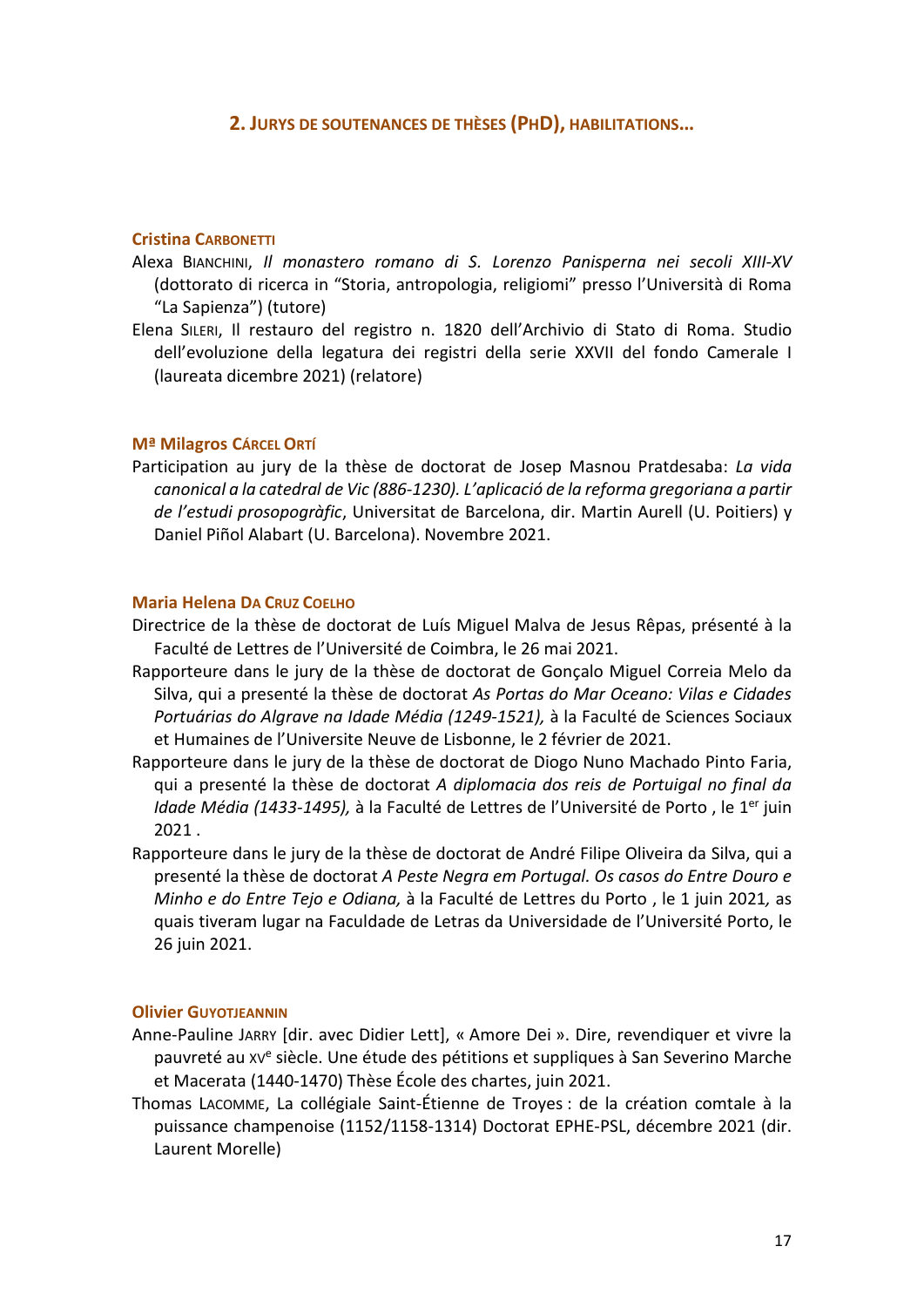### Jochen JOHRENDT

Caterina CAPPUCCIO: Die päpstliche Kapelle und ihre Wirksamkeit (1046-1216). Ein Vergleich zwischen den Kirchenprovinzen Mailand und Salzburg (abgeschlossen Oktober 2021, Cotutelle-Verfahren mit Maria Pia Alberzoni, Milano)

## Élisabeth LALOU

- 30 septembre 2019 Emmanuelle PORTUGAL « Des chartes aux registres, La culture des notaires-secrétaires royaux au milieu du XIVe siècle, Etude sociale et documentaire » Collège de France/ Université Versailles-Saint-Quentin (dir. G. Brunel et P. Chastang)
- 6 décembre 2019 HDR Pierre PRÉTOU. Approches pour une histoire de l'Etat justicier à la fin du Moyen Age. Mémoire inédit : « L'invention du crime de piraterie dans le royaume de France à la fin du Moyen Age » (Université de La Rochelle, garant Michel Bochaca)
- 10 décembre 2019 Michaël BLOCHE Le chartrier de Fécamp. (Université de Caen. Dir. V. Gazeau)
- 16 décembre 2019 Frédéric Berthier de Grandry (EPHE) Héraldique et seigneuries au sein de la noblesse de robe parisienne, 1590-1720 (EPHE, dir. Philippe Palasi)
- 12 mai 2020 Danny Lake GIGUÈRE Administrer les forêts du roi au Moyen Âge: le negotium forestarum en Normandie capétienne (1204-1328) Université de Rouen Normandie (dir. E. Lalou) et Université de Montréal (dir. Philippe Genequand).
- 6 décembre 2020 Justine MORENO (intervention lue car absente) Les officiers de la Chambre des comptes d'Angers (XIVe-XVe siècles). Histoire de l'institution et prosopographie du personnel. Université d'Angers (dir. Jean-Michel Matz et d'Isabelle Mathieu)
- 29 novembre 2021 Alexandra AMIOT Éduquer et former les populations laborieuses au cours de l'époque moderne Étude du cas rouennais. Université de Rouen Normandie, directrice A. Bellavitis
- 6 décembre 2021 Anne KUCAB « Où l'on offre tout ce qui peut se vendre ». Niveaux de vie et consommation à Rouen à la fin du Moyen Age. Université de Paris-Sorbonne, directrice E. Crouzet-Pavan

### Olivier MATTÉONI

- Président du jury de l'habilitation à diriger des recherches de Madame Danielle ARRIBET-DEROIN soutenue à l'Université Paris 1 Panthéon-Sorbonne le 22 juin 2021 sur le sujet : L'homme médiéval et la matière (Garant : M. Philippe Bernardi)
- Président du jury de thèse de Monsieur Laurent OLIVIER, soutenue à l'Université de Franche-Comté le 9 septembre 2021 sur le sujet : Pour une histoire du ministre au Moyen Äge. L'amiral Jean de Vienne et les Valois (seconde moitié du xive siècle) (Directrice de thèse : Mme Michelle Bubenicek)
- Membre rapporteur du jury de thèse de Monsieur Julien LAGALICE, soutenue à l'Université de Franche-Comté le 10 septembre 2021 sur le sujet : La grande révolte de Besançon, cité impériale (1450-1451) (Directrice de thèse : M<sup>me</sup> Michelle Bubenicek)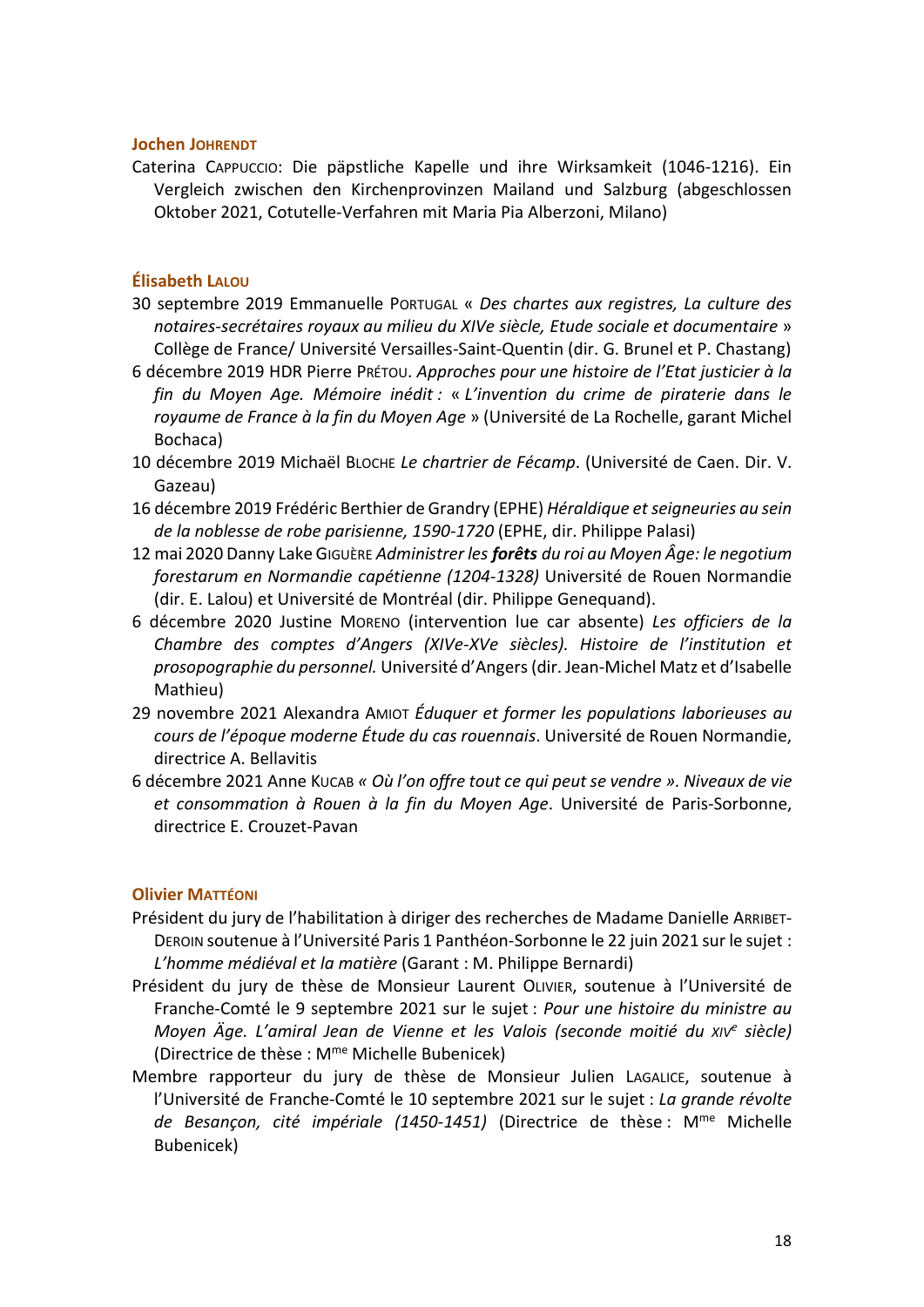Membre du jury de thèse de Monsieur Thomas LACOMME, soutenue à l'Université PSL/EPHE le 3 décembre 2021 sur le sujet : La collégiale Saint-Étienne de Troyes : de la création à la puissance champenoise (1152/1158-1314) (Directeur de thèse : M. Laurent Morelle)

## Laurent MORFLLF

- Bernardo CAÑÓN DUNNER (thèse de doctorat), Université Paris-Nanterre (dir. François Bougard), 25 novembre 2020 : L'exercice de la justice dans les royaumes du nordouest de la péninsule Ibérique entre le VIII<sup>e</sup> et XI<sup>e</sup> siècle (rôle : rapporteur et président).
- Dominique STUTZMANN (dossier d'habilitation à diriger des recherches), École pratique des hautes études (EPHE-PSL), 4 janvier 2021 : Du fil de la plume aux réseaux de neurones (artificiels) : recherches en histoire graphique et socio-culturelle de l'écriture (rôle : garant).
- Thomas LACOMME (thèse de doctorat), EPHE-PSL, 3 décembre 2021 : La collégiale Saint-Étienne de Troyes : de la création comtale à la puissance champenoise (1152-1158 — 1314) (rôle : directeur)

## Maria do Rosário Barbosa MORUJÃO

17/2/ 2021, Univ. Coimbra – rapporteur de mémoire de master en Histoire médiévale de Cristina Merendeiro, Família, poder e devoção: o caso dos de Ribadouro nos séculos XI a XIII.

#### Laura PANI

Membre de la commission de soutien de la thèse de F. D'UONNO, Scritture e scriventi stranieri a Roma nel Cinquecento: la comunità francese, Dottorato di ricerca in Scienze del testo (XXXI ciclo), Sapienza Università di Roma.

#### Olivier PONCET

Thèses de doctorat :

Alessandra FAVALLI, Il rango e la dinastia. Gli Este alla ricerca di un equilibrio politico nello spazio italiano ed europeo all'epoca delle guerre di religione francesi (1559-1580) (École nationale des chartes-Université Sorbonne-Universités, co-directeur de thèse)

Thèses d'École des chartes soutenues en 2021 :

- Louis BOREL DE BRETIZEL, Être homme du roi sous Louis XIV. Achille III de Harlay (1639-1712), procureur général au parlement de Paris.
- Alexandre COUTURIER, « Conserver la santé des gens de mer ». La littérature médicale française sur les marins (XVIII<sup>e</sup> siècle-début du XIX<sup>e</sup> siècle).
- Jaen-Batpste LUCQ, Blaise de Monluc, lieutenant du roi et chef des catholiques de Guyenne durant les premières guerres de religion (1560-1570).
- Mallaury LAGRESLE, Auguste de La Marck épistolier : agir à l'heure des révolutions. Édition critique de la correspondance avec Mirabeau (1789-1791).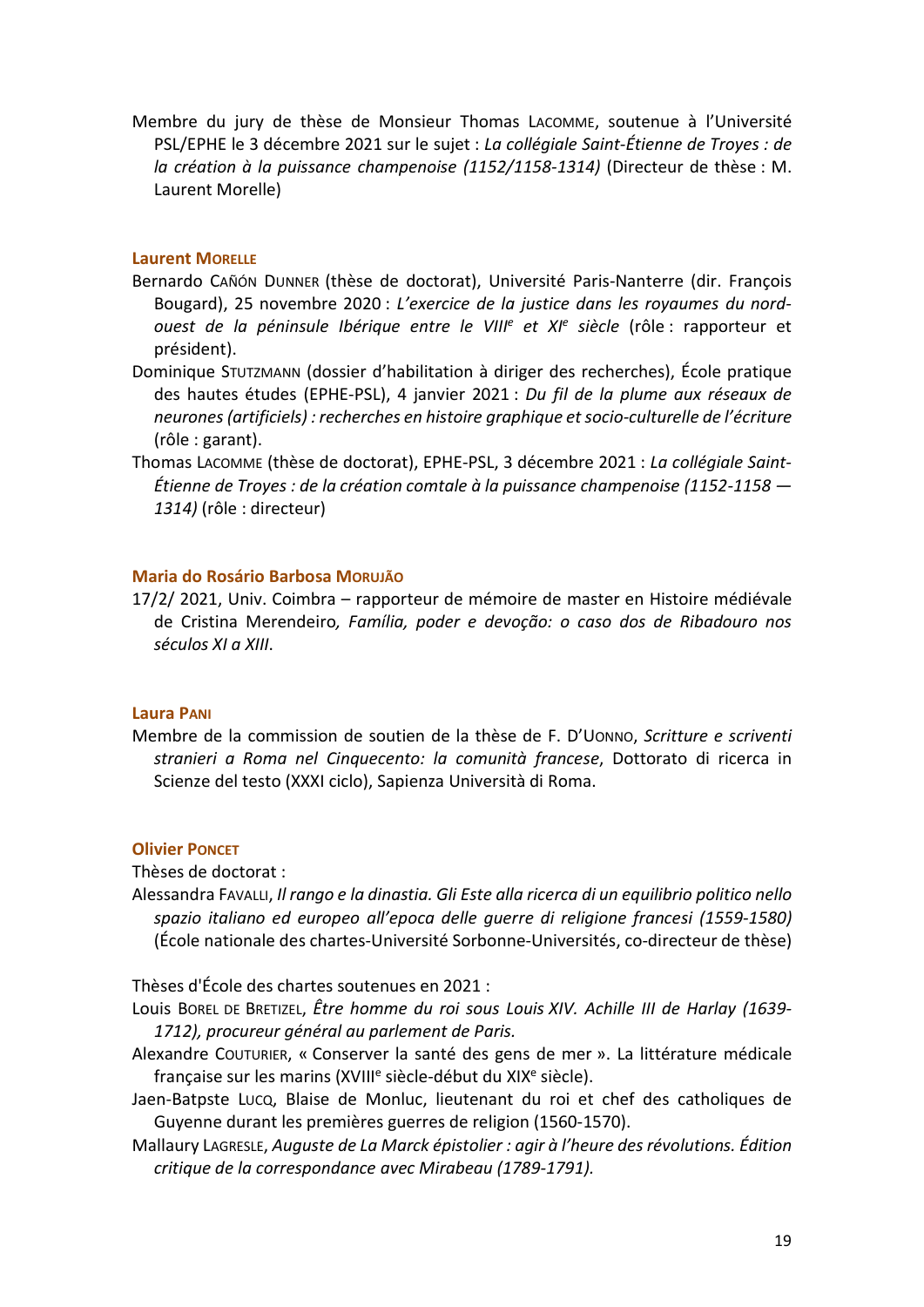## Juraj ŠEDIVÝ

Adriana VARHOĽOVÁ: Kánonické vizitácie ako prameň k historickým nápisom z územia Spiša [Kanonische Visitationen als Quelle zur Erforschung von historischen Inschriften aus der Region Zips ] (PhD-Theses at the Comenius-University in Bratislava, 2021), 248 pp.

## László SOLYMOSI

PhD soumises à l'Université Eotvos Lorand, Budapest

- W. KOVÁCS András: A megye működése a középkori Erdélyben (14. század eleje 1540). Le fonctionnement du département dans la Transylvanie médiévale (du début du 14e siècle jusqu'à 1540). 2021. (Fonction : dirigeant de thèse.)
- VERES Kristóf György A magyar királyi kancellária okleveles gyakorlata 1172 és 1301 között. La pratique diplomatique de la chancellerie royale de Hongrie entre 1172 et 1301. (Fonction : Président de la commission de défense)
- Habilitation à l'Université Eotvos Lorand, Budapest : Molnár Péter : Kézai Simon "hunmagyar alkotmánytana", avagy a skolasztikus politikai gondolkodás lehetőségei a 13. századi Magyarországon (La discipline constitutionnelle hunnique-hongroise de Simon Kézai ou les possibilités de la pensée politique scolastique dans la Hongrie du 13e siècle.)
- Dissertation soumise à l'Académie Hongroise des Sciences pour obtenir le titre Docteur ès Sciences : TRINGLI István: Hatalmaskodások a középkori Magyarországon. Cas d'abus de pouvoir dans la Hongrie médiévale. (Fonction : Président de la commission de défense.)

## Benoît-Michel TOCK

- Dominique STUTZMANN (dossier d'habilitation à diriger des recherches), École pratique des hautes études (EPHE-PSL), 4 janvier 2021 : Du fil de la plume aux réseaux de neurones (artificiels) : recherches en histoire graphique et socio-culturelle de l'écriture.
- Piotr PŁOCHARZ, Le démonstratif en latin tardif et altimédiéval. Étude de la documentation notariale privée rédigée en Gaule et en Italie ( $7^e$  – 10<sup>e</sup> siècles), École Normale Supérieure de Lyon, 29 septembre 2021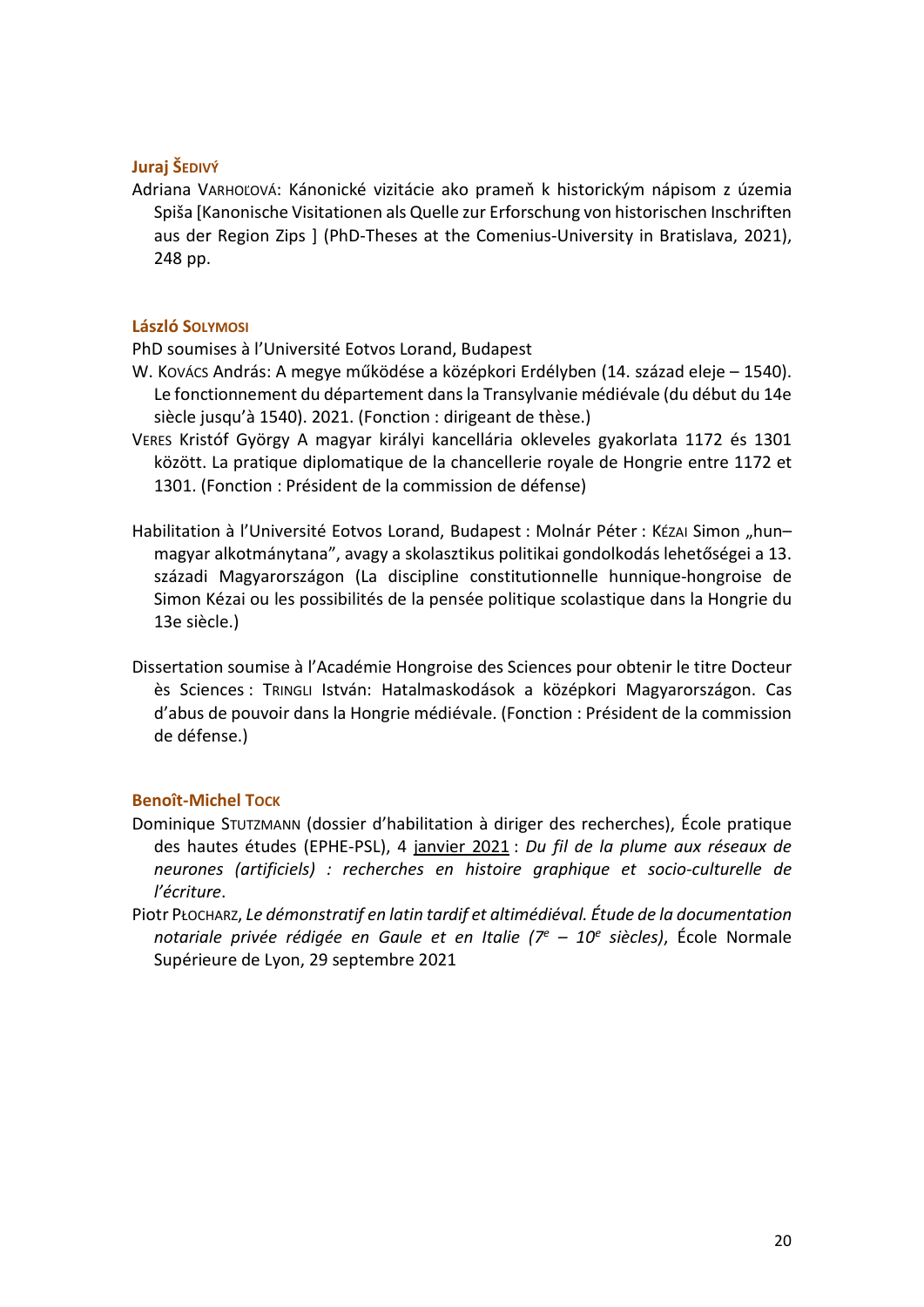# 3. ORGANISATION DE RENCONTRES SCIENTIFIQUES / ORGANIZATION OF SCIENTIFIC MEETINGS

### Josiane BARBIER

2021, octobre : avec Brigitte Boissavit-Camus, Sylvain Destephen, Hervé Inglebert, ArScAn/THEMAM), organisation du colloque international « Le phénomène urbain dans l'Antiquité tardive et le haut Moyen Âge (400-700) » (Nanterre).

### Sébastien BARRET

Avec Dominique Stutzmann : « Icarus Convention #28 – Archives privées et archives publiques au XXIe siècle / Private and public archives in the 21st c. », Paris-Aubervilliers, Campus Condorcet, 23-25 mai 2022. En ligne : https://icarus-28.sciencesconf.org/.

## Marta CALLERI

La memoria del Comune nella cultura italiana di età moderna, tra erudizione e reinvenzione, Genova, 30-31 maggio 2021.

### Maria Helena DA CRUZ COELHO

- IV Jornadas Medcrafts. Regulamentação dos Mesteres em Portugal na Baixa Idade Média: aspectos regulamentados, Faculté de Lettres de l'Universite de Coimbra, 3 et 4 février 2022
- Membre de la Commission Scientifique du II Congresso de Paleografia e Diplomática., organisé par l'Université de Évora.

#### Maria do Rosário Barbosa MORUJÃO

- 19/20 mai 2022, Bruxelles Colloque International Euroseal. Réflexions sur les bases de données sigillographiques en Europe, organisé par Marc Libert (Archives générales du Royaume, Belgique); Rosário Morujão (Universidade de Coimbra, Portugal); Laurent Hablot (École Pratique des Hautes Études, France); John McEwan (Saint Louis University, USA).
- 7-9 de septembre 2022, León Simposio Internacional "Ars Gloriae. La presencia episcopal en las catedrales bajomedievales", organisé par le Grupo de investigación en Patrimonio Artístico medieval-Universidad de León (https://medievalistas.es/wpcontent/uploads/2021/11/1a-circular\_Simposio\_Ars-Gloriae.pdf)

## Harald MÜLLER

17-18 février 2022: Journées d'étude / Workshop (Université du Luxembourg, Campus Belval): "Papsturkunden ohne Ende", Datenbanken ohne Ende? Datenverarbeitung – Interoperabilität – Gemeinsame Lösungswege / "Actes à l'infini", des bases de données infinies? Exploitation des données – Interopérabilité – Convergences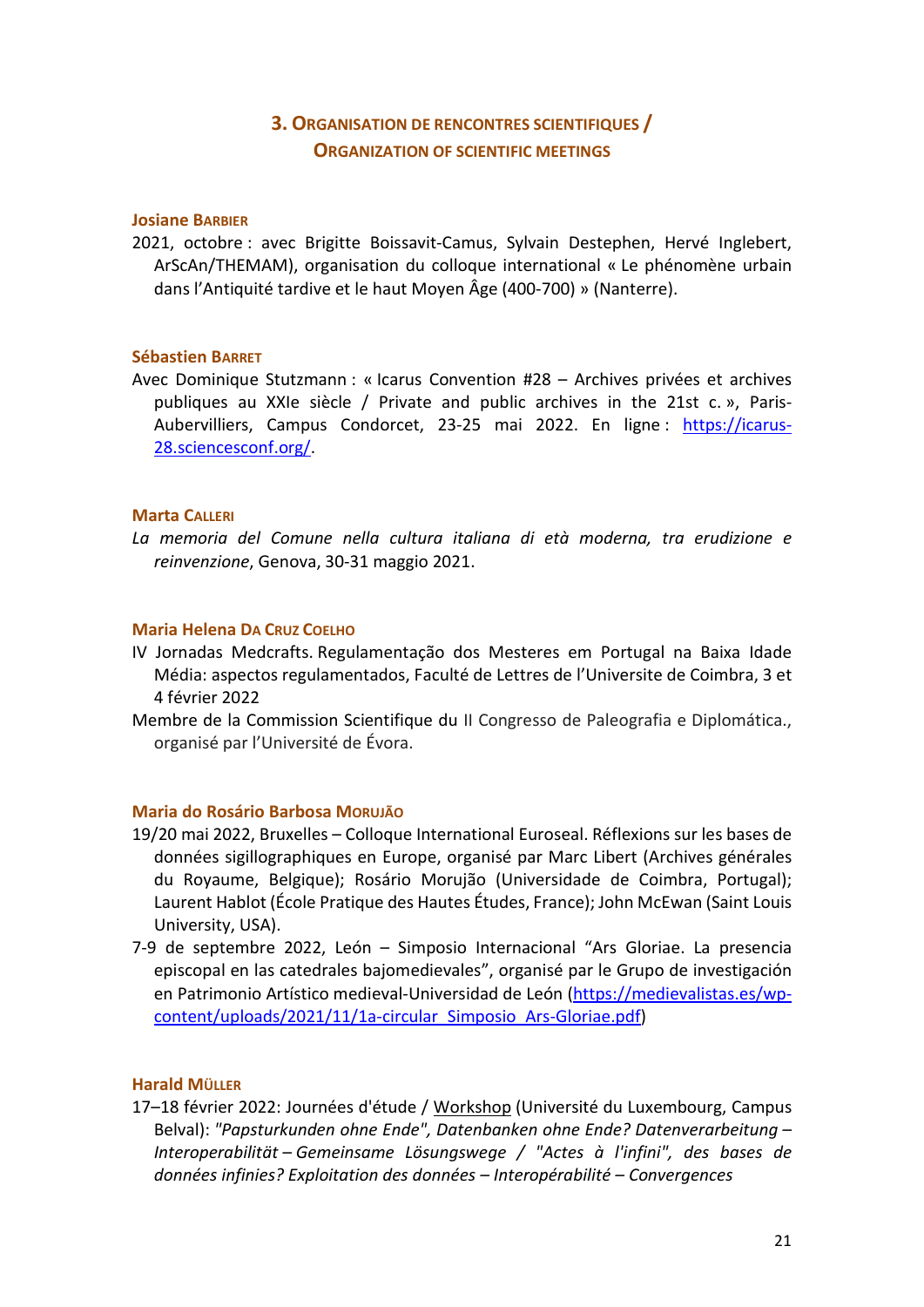26-28 octobre 2022: 22<sup>es</sup> Journées Lotharingiennes / 22. Lotharingische Tagung (Université du Luxembourg, Campus Belval) : L'autorité pontificale en Lotharingie : perception, construction et instrumentalisation (XIe – XIIIe siècles) / Päpstliche Autorität in Lotharingien: Wahrnehmung – Konstruktion – Instrumentalisierung (11. – 13. Jahrhundert)

## Chantal SENSÉBY

« À propos des actes épiscopaux : nouvelles approches et nouveaux regards (X<sup>e</sup>-XIII<sup>e</sup> s.) », colloque organisé par Grégory COMBALBERT et Chantal SENSÉBY, les 16 et 17 juin 2022 à Orléans.

## Roman ZEHETMAYER

"Niederösterreich und die Päpste vom hohen Mittelalter bis in das 17. Jahrhundert" (Symposium des Niederösterreichischen Instituts für Landeskunde, 4.-6. Juli in St. Pölten/2020 und 2021 jeweils abgesagt).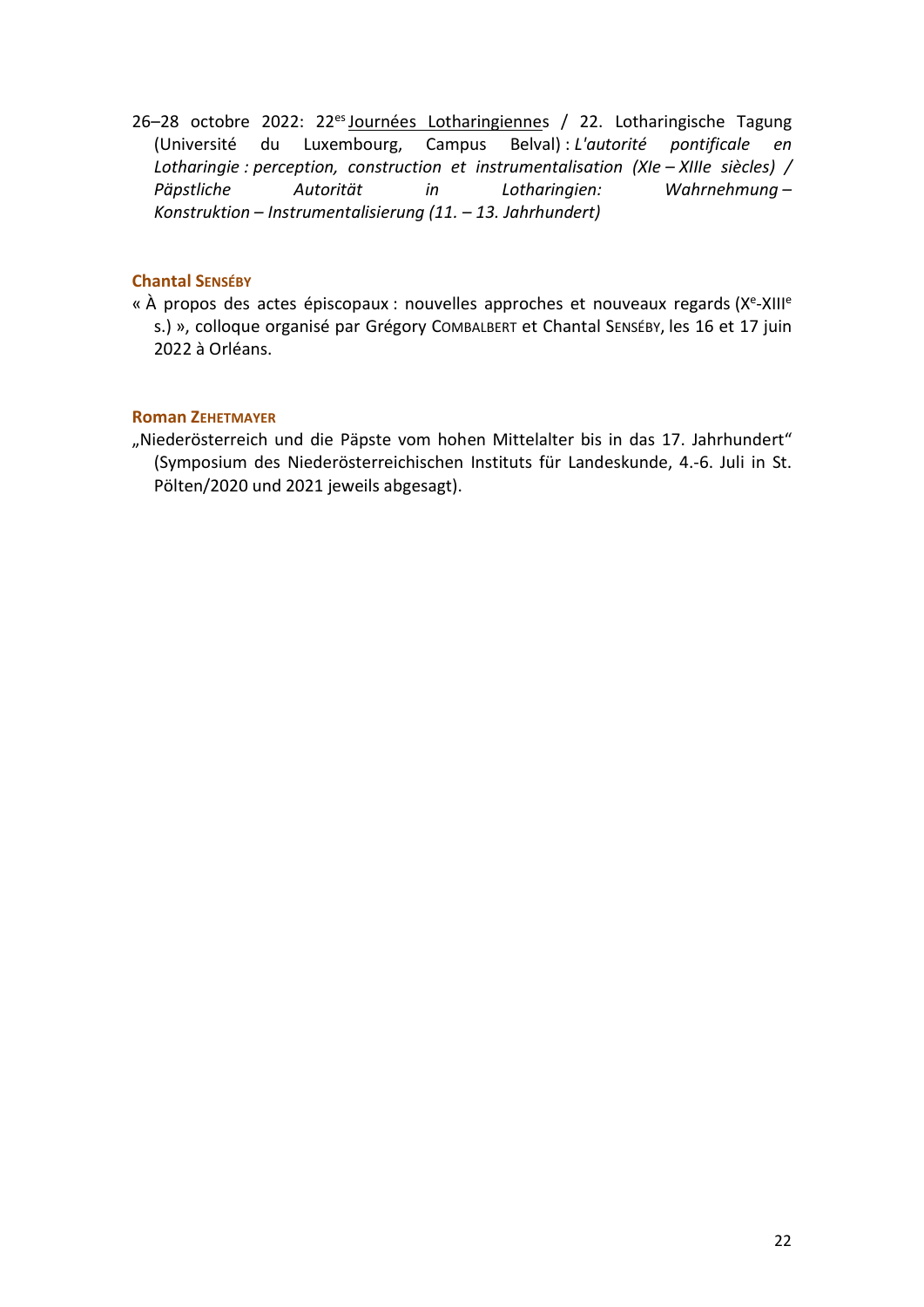## 4. PROJETS EN COURS / CURRENT PROJECTS

Ignasi J. BAIGES JARDÍ

CATCAR: Patrimoine digital au service de l'innovation sociale.

El notariat públic en la Mediterrània occidental: escriptura, institucions, societat i economia (segles XIII-XV).

#### Josiane BARBIER

- 2019 : partenaire du projet PAPMEDAN (Papyrus médiévaux des Archives nationales) (Archives nationales/LabEx Patrima).
- 2020 : membre du groupe de travail « Construction de la spatialité dans les sociétés anciennes » du LabEx DynamiTe.
- 2021 : membre du groupe « Pierre » du Chantier scientifique pour la restauration de la cathédrale Notre-Dame de Paris (CNRS-Ministère de la Culture).
- 2017 : membre du comité scientifique de l'Association de l'abbaye royale Saint-Médard de Soissons.
- 2019 : membre de l'Association des scientifiques au service de la restauration de Notre-Dame de Paris.
- Avec Didier Busson et Véronique Soulay, « La topographie de l'île de la Cité dans l'Antiquité tardive et le haut Moyen Âge. Problèmes d'identification et de localisation des premières cathédrales de Paris », dans Revue archéologique d'Île-de-France.
- Avec Marie-Adélaïde Nielen (dir.), Un théâtre du pouvoir à l'épreuve du temps : les actes originaux des rois mérovingiens, actes de la journée d'étude d'octobre 2018, à paraître dans Francia.

#### Sébastien BARRET

Direction avec Georg Vogeler : Projet ANR (ANR-19-CE27-0021) / FWF (Autriche) BeCoRe : « Entre composition et réception : l'autorité des actes médiévaux / Between Composition and Reception : the Authority of Medieval Charters ». En ligne : https://anr.fr/Projet-ANR-19-CE27-0021.

#### Frédéric BAUDEN

DiplomatiCon: A Connected History of Medieval Mediterranean Diplomacy: The Mamluk Sultanate, Italy and the Crown of Aragon (14th-15th century). Projet EOS (2022-2025). DIPLOMATICON will establish the first diplomatic study of the Muslim and Christian Worlds in the medieval period that will not only be inspired thematically — by the New Diplomatic History, but also — methodologically— by the Connected History. Following the approaches advocated by the latter, the project will thus reconnect the individual historiographies together in order to get rid of the artificial borders created by nationally inspired histories. The project will consequently focus on what connected rather than separated the two worlds at the time through a strict focus on relations, connections, movements, transfers, influences and continuities. This approach allows to reveal the whole set of actors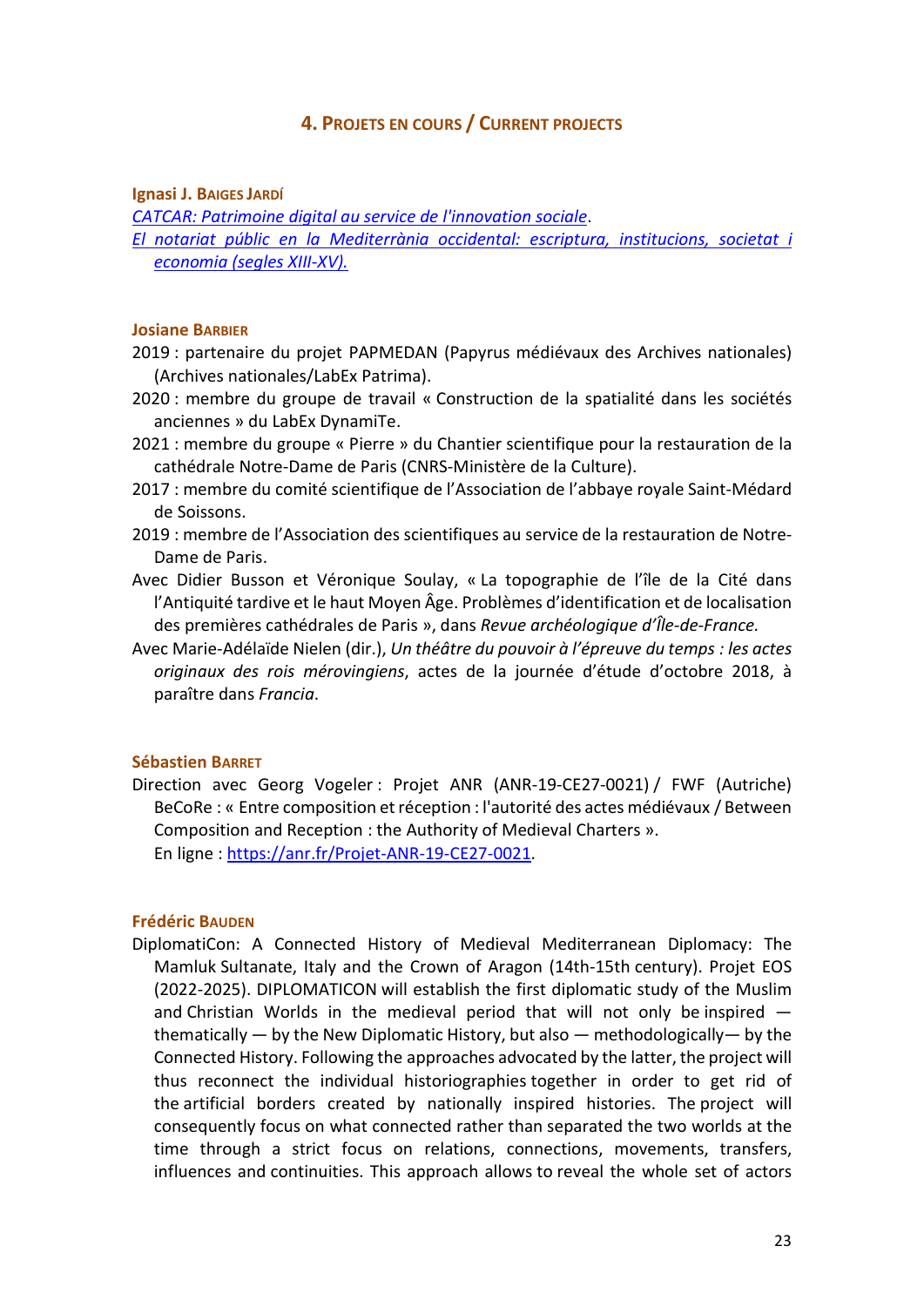and agents involved in the diplomatic processes, as well as the huge and extended networks they built throughout the entire Mediterranean sphere. Finally, this project will show how these diplomatic networks facilitated a broad range of cultural transfers among the various participants.

#### Brigitte Miriam BEDOS-REZAK

Publication of the Proceedings of the Conference "Seals and Society in the Medieval World," organized by Brigitte M. Bedos-Rezak, Jonathan Shea and Eric Green, and held at Dumbarton Oaks (and on ZOOM), Washington CD, 29 October 2021.

#### Miguel CALLEJA PUERTA

- Colección documental y estudio de la cancillería de Alfonso VII, rey de León y Castilla (1126-1157).
- Notariado y construcción social de la realidad. Hacia una codificación del documento notarial (siglos XII-XVII), financiado por FEDER / Ministerio de Ciencia e Innovación – Agencia Estatal de Investigación (ref. PGC2018-093495-B-I00).

#### Marta CALLERI

- Partecipazione al progetto di ricerca del centro interateneo Notariorum itinera sulla storia del notariato (www.notariorumitinera.eu).
- Partecipazione al progetto internazionale franco-italo-belga promosso e finanziato dall'École française de Rome sui cartolari italiani medievali prodotti da istituzioni ecclesiastiche, limitatamente alla Lombardia, intitolato Les cartulaires ecclésiastiques de l'Italie médiévale, che fa parte del più ampio progetto internazionale MECA. Medieval European Cartularies (responsabili prof. Paul Bertrand - Université catholique de Louvain, prof. François Bougard – Institut de recherche et d'histoire des textes, prof. Jean-Marie Martin, directeur de recherche émérite au CNRS; url: <http://www.efrome.it/la-recherche/programmes/programmes-scientifiques-2017- 2021/meca-medieval-european-cartularies.html>).
- Partecipazione al progetto 'Il comune dopo il comune'. Continuità istituzionale e vitalità culturale del modello comunale nell'Italia di Antico Regime finanziato dalla Giunta centrale per gli studi storici alle Deputazioni di Storia Patria per la Toscana, per l'Umbria, per le Venezie e alla Società Ligure di Storia Patria (2020-2021).
- Partecipazione al progetto internazionale promosso dall'Universitat de Barcelona dedicato a El notariat públic en la Mediterrània occidental: escriptura, institucions, societat i economia (segles XIII-XV) (Med-Not), Ministerio de Ciencia e Innovación. PID2019-105072GB-I00 (2021-2023).
- Membro del progetto PRIN 2020 Nomina. I nomi delle persone nell'Italia del basso medioevo: una nuova chiave interpretativa per la storia sociale e politica, unità di ricerca dell'Università degli Studi di Milano, PI prof. A. Gamperini (2022-2024).

#### Cristina CARBONETTI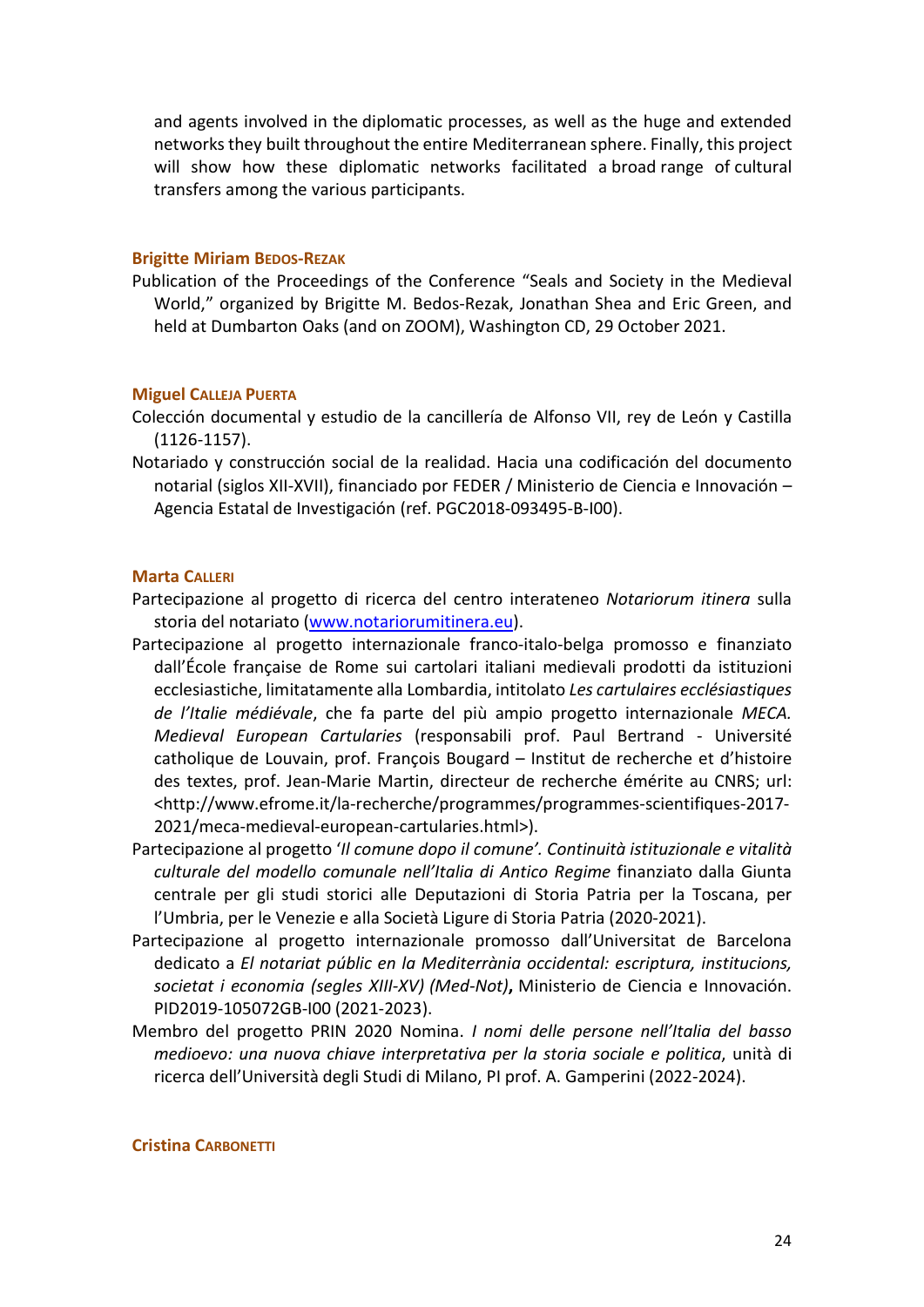Partecipazione al progetto di ricerca del centro interateneo Notariorum itinera sulla storia del notariato (www.notariorumitinera.eu).

Collabora alla direzione del programma di ricerca Les cartulaires ecclésiastiques de l'Italie médiévale, confluito nel progetto internazionale franco-italo-belga MECA. Medieval European Cartularies

(http://www.efrome.it/larecherche/programmes/programmes-scientifiques-2017- 2021/meca-medievaleuropean-cartularies.html).

Edizione critica de Il registro di entrate e uscite del convento delle domenicane di S.Sisto di Roma degli anni 1369-1381.

Imbreviature e protoimbreviature romane (secoli XI-XII).

La documentazione del comune di Roma nei secoli XII-XIV.

### Mª Milagros CÁRCEL ORTÍ

- con Vicente Pons Alós: La diócesis de Valencia durante el pontificado de Ramon Despont (1291-1312).
- con Miguel Navarro Sorní, Javier Serra Estellés, Vicente Pons Alós y Marco Antonio Coronel Ramos : Documentación Pontificia de Calixto III (1455-1458) y Alejandro VI (1492-1503).
- con José V. Boscá Codina, Mª José Carbonell Boria, Josepa Cortés Escrivà, Francisco M. Gimeno Blay, Mª Luz Mandingorra Llavata i Vicent Pons Alós : Manuscritos datados de la Península Ibérica (882-1500)

Casa y Corte de Hugo de Lupià, obispo de Valencia (1398-1427). Fuentes para su estudio. Relaciones de visitas "ad limina" de Valencia, Segorbe y Orihuela de 1922, 1927 y 1932.

## Maria Cristina CUNHA

Iglesia y Escritura en el Occidente Peninsular (Castilla y Portugal). Siglos XII-XVII (2018- 2021, projet financé par Ministerio de Ciencia e Innovacion de España, Ref.: HAR2017-85025-P) – Chercheur

http://grupo.us.es/iecas/index.php?page=investigadores

- Notariado y construcción social de la realidad. Hacia una codificación del documento notarial (siglos XII-XVII) (2019-2022, projet financé par Ministerio de Ciencia, Innovación y Universidades – ref. PGC2018-093495-B-I00) – Chercheur http://grupo.us.es/notfor/inicio/miembros/
- Forais medievais portugueses: uma perspetiva histórica e linguística na era digital (2021- 2024, projet financé par FCT - Fundação para a Ciência e Tecnologia – ref. PTDC/HAR-HIS/5065/2020) – Chercheur

http://www.centrodehistoria-flul.com/projectos-fct/iforal-forais-medievaisportugueses-uma-perspectiva-historica-e-linguistica-na-era-digital

#### Maria Helena DA CRUZ COELHO

Je travaille sur l'édition de textes et documents de production royale et ecclésiastique à publier en 2022-23

Els DE PAERMENTIER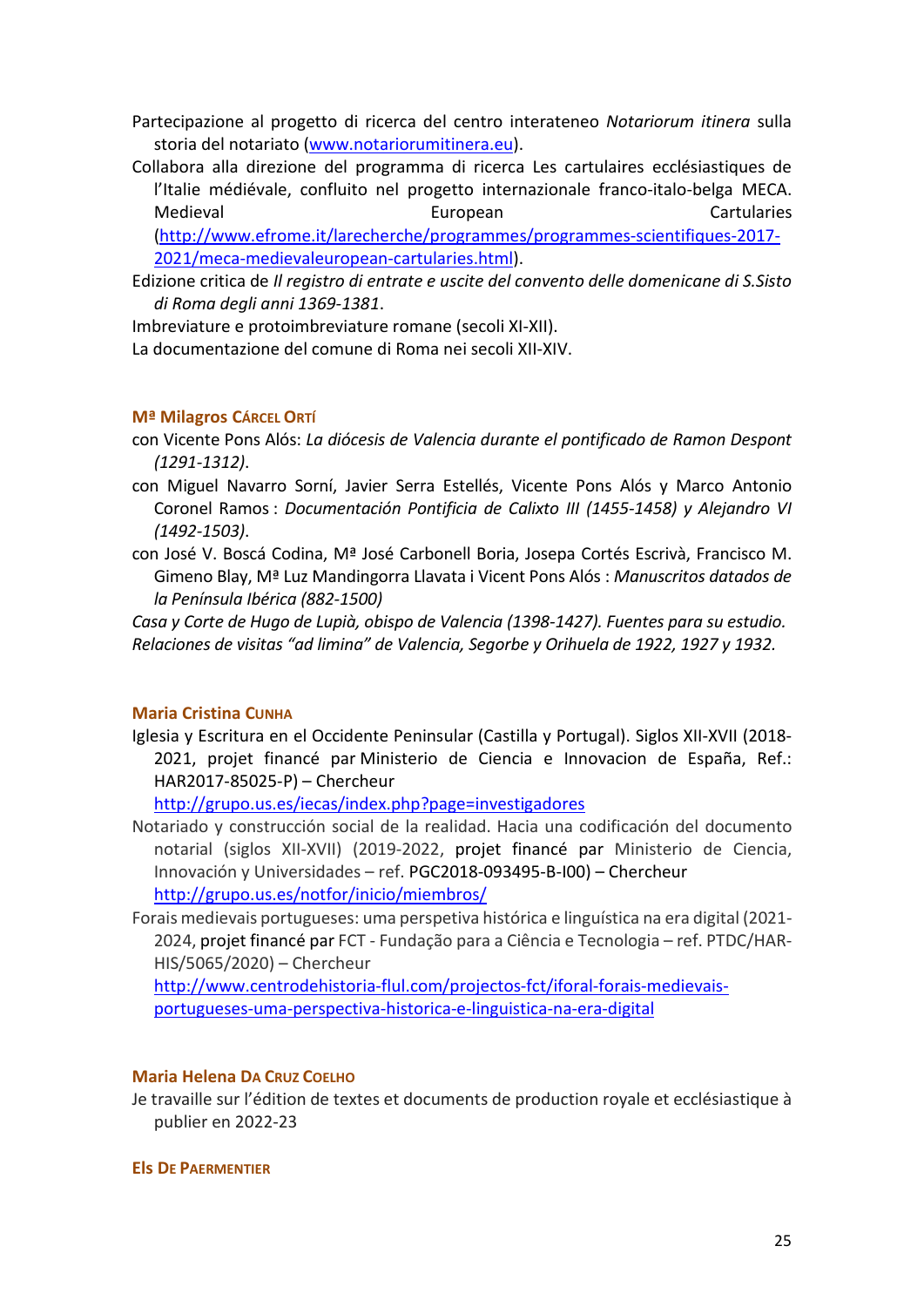- Powers in transition and networks in action. Diplomatic agency and social-political networking of female rulers in Flanders, Hainaut and Brabant (late thirteenth to fourteenth centuries), I-SITE ULNE Gand-Lille co-tutelle project (promoteur Université de Lille : Elodie Lecuppre-Desjardin) (2021-2024, PhD: Camille Paccou)
- Imitation or differentiation? Documentary writing practices in the exercise of secular governance in Flanders and adjacent territories during the 'pragmatische Wende' of the late twelfth and thirteenth centuries (co-promoteur: Jeroen Deploige) (2017 – 2021, PhD : Rayek Vereeken) (ref. BOF.STA.2017.0005.01)
- Shared interest or mutual competition? The organization of voluntary jurisdiction in the Southern Low Countries during the late Middle Ages (1278-1433) (Promoteur: Els De Paermentier, co-promoteur: Dirk Heirbaut, Faculté de Droit) (2020 – 2024, PhD: Falco Van der Schueren) (ref. BOF.DOC.2020.0012.01). This project was awarded a new grant from the Flemish Research Foundation (FWO) (2021 - 2025, ref. FWO.3FO.2021.0074.01)
- Interconnected Texts. A graph-based computational approach to Byzantine paratexts as nodes between textual transmission and cultural and linguistic developments (2021 – 2025) (Promoteur (dir.): Kristoffel Demoen; promoteurs: Mark Janse, Els Lefever, Guy De Tré, Floris Bernard, Klaas Bentein, Els De Paermentier) (ref. BOF.01GO2821)

### Claes GEJROT

Diplomatarium Suecanum/Svenskt Diplomatarium : Work in progress: The next volume (12:2, containing the Swedish charters from 1382), planned publication in 2023. Det medeltida Sverige: Work in progress: Two volumes will be published in 2022. Sweden in 1523: Work in progress: Volume (anthology) will be published in 2023.

## Reinhard HÄRTEL

- Leitung der Neubearbeitung von Band 2 des Urkundenbuchs des Herzogtums Steiermark (1192–1246), Erstausgabe bearbeitet von J. Zahn (1879). Im Auftrag der Historischen Landeskommission für Steiermark. Bearbeitung der Neuausgabe durch Frau Dr. Sabine Kaspar. 1. und 2. Teilpublikation (Urkunden allgemeinen Charakters mit Bedeutung auch für die Steiermark; Urkunden ober- und niederösterreichischer Provenienz), vorgesehen als Online-Publikation, teils abgeschlossen, teils im Begutachtungsverfahren.
- Edition der Urkunden des Domkapitels zu Aquileia und des diesem inkorporierten Klosters Beligna (bis 1250). Textherstellung und Namenregister abgeschlossen, derzeit Revisionsarbeiten.

#### Dalibor HAVEL

preparation of The "Catalogue of Charters and Letters for the 7th volume of Bohemian Diplomatary (years 1297–1306)": with Lukáš Führer

preparation of the database of cartularies and formularies for the Bohemian Diplomatary (with Lukáš Führer and a group of PhD and MA students)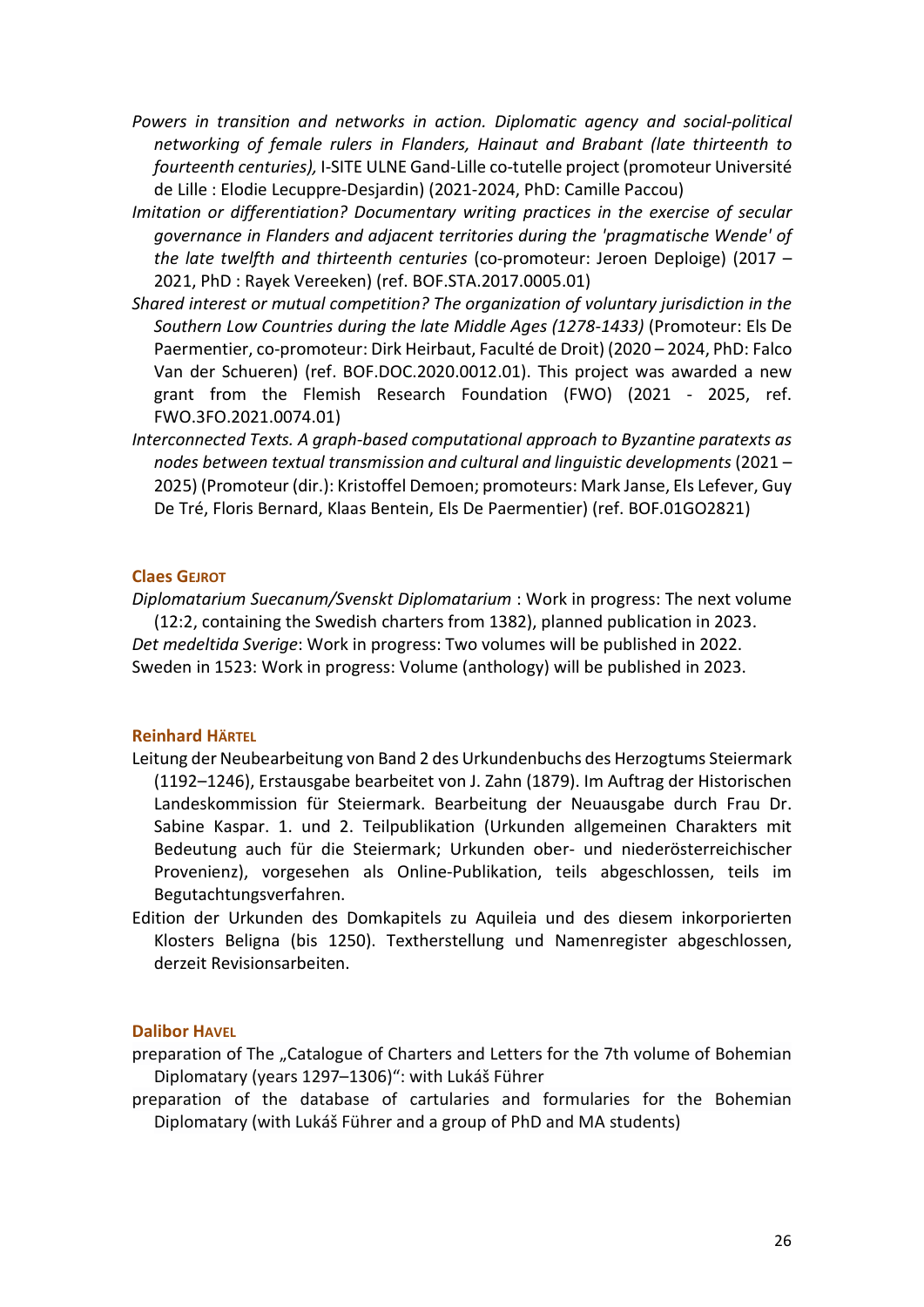#### Jochen JOHRENDT

Edition der Gesta Innocentii für die MGH Italia Pontificia 11: reges et imperatores Neubearbeitung des Westfälischen Urkundenbuches (bis 1200)

## Élisabeth LALOU

- Le projet NORECRIT Pratique de l'écrit dans la Normandie médiévale (2019-2020) dir. G. Combalbert et L. Jean-Marie (CRAHAM) et E.Lalou et Alexis Grélois GRHIS). a pris fin en décembre 2021.
- IMG Inclusive Museum Guide. (2021-2025) direction Edwige Pissaloux (Litis, Université de Rouen). Le projet est de faciliter l'accès aux objets d'art pour les déficients visuels. Il s'agit de fabriquer une tablette tactile mais aussi de travailler avec des déficients visuels sur des « descriptions » adaptées. L'œuvre sur laquelle s'appuie le projet informatique est la tapisserie de Bayeux (et pour le projet ANR qui suivra ce projet régional RIN la tenture de l'Apocalypse d'Angers).

Eudes Rigaud en son temps. Ouvrage issu d'un colloque tenu à Rouen.

Hommes et femmes du livre à Rouen au XVIe siècle (avec Thierry Claerr, Anne-Bénédicte Levollant)

Les tablettes de cire de Cîteaux (MPMA)

### Anders LEEGARD KNUDSEN

I am currently working on last will and testaments in medieval Denmark, as well as the vidimus (inspeximus) in Denmark until c. 1400.

## Cristina MANTEGNA

Associate investigator del progetto PRIN (Progetto di rilevante interesse nazionale) 2020 dal titolo MeMo – Memory of Montecassino.

## Laurent MORELLE

- Participation au projet PapMedAn (Papyrus médiévaux des Archives nationales) (Archives nationales/Labex Patrima), dir. Marie-Adélaïde Nielen (Arch. nat.), Josiane Barbier (Université Paris-Nanterre, ArScAn).
- Participation au projet ROTULUS « Mettre l'écrit en rouleau dans l'Occident médiéval » (ANR JCJC)), dir. Jean-Baptiste Renault (Crulh, Université de Lorraine)
- Participation au projet CARo « Corpus des actes royaux » (Labex haStec), coord. Nicolas Perreaux.
- Participation à Josiane Barbier, Charles Mériaux (dir.), L'Europe occidentale de la fin du ve siècle au début du ville siècle, Paris, PUF (Nouvelle Clio) (section relative aux sources diplomatiques et épistolaires).

#### Maria do Rosário Barbosa MORUJÃO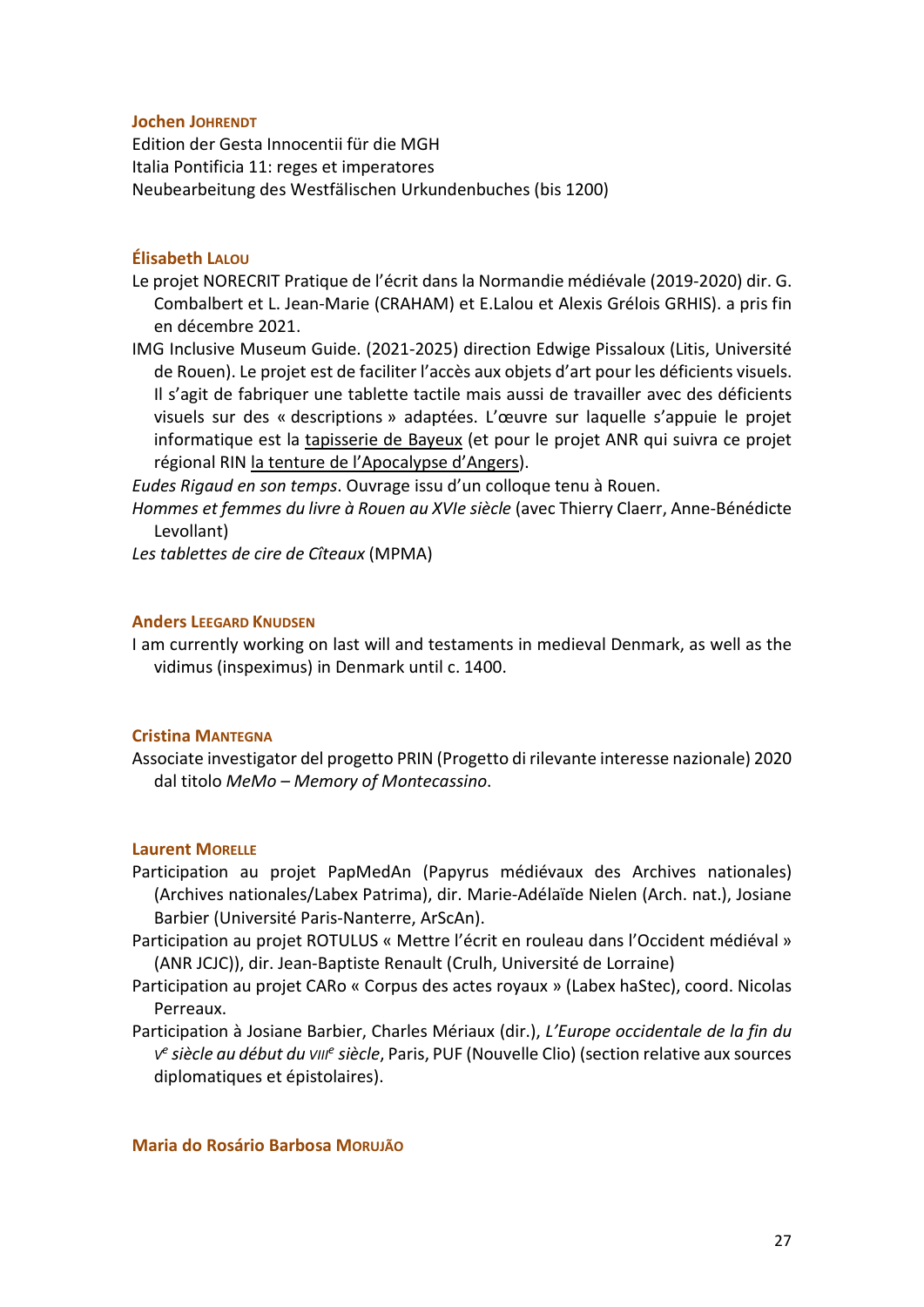- LEMACIST: Libros, memoria y archivos: cultura escrita en monasterios cistercienses (Ref. HAR2017-82099-P). Siégé à la Universidade de Santiago de Compostela, Facultade de Xeografía e Historia (en tant que chercheur).
- El patronazgo artístico en el reino de Castilla y León (1230-1500). Obispos y catedrales II (Ref. HAR2017-88045). Siégé à la Universidad de León (en tant que chercheur).
- COMMEMORtis O que sobrevive depois da morte? Comunidades paroquiais e estratégias de comemoração dos mortos na cidade medieval (What survives after death? Parish communities and death commemoration strategies in the medieval city) (EXPL/HAR-HIS/0532/2021). Siégé à l'Universidade de Coimbra (en tant que consultant scientifique).
- LORVÃO Livros, rituais e espaço num Mosteiro Cisterciense feminino. Viver, ler e rezar em Lorvão nos séculos XIII a XVI (PTDC/ART-HIS/0739/2020). Siégé à la Universidade Nova de Lisboa (en tant que consultant scientifique).

## Harald MÜLLER

Projet de recherche (DFG-FNR): INTERLOR – Lotharingien und das Papsttum. Interaktions-, Integrations- und Transformationsprozesse im Spannungsfeld zwischen zentraler Steuerung und regionaler Eigendynamik (11. – Anfang 13. Jahrhundert) – avec Michel Margue, Université de Luxembourg (pour des informations plus détaillées vor l'article indiqué ci-dessus)

## Laura PANI

- OPA Opere perdute e anonime nella tradizione latina dalla tarda antichità alla prima età moderna (PI Francesco Santi);
- Ruling in Hard Times. Patterns of Power and Practices of Government in the Making of Carolingian Italy (P.R.I.N Progetto di ricerca di interesse nazionale, 2017: 2020-2023);
- La Collectio Pauli e il manoscritto Sankt Petersburg, Rossijskaja Nacional'naja Biblioteka F.I.v.7: genesi e problematiche di una raccolta epistolare carolingia (P.I. Laura Pani);
- ERC Advanced Grant EMoBookTrade The Early Modern Book Trade: An Evidence-based Reconstruction of the Economical and Juridical Framework of the European Book Market (P.I. Angela Nuovo);

## Mª Luisa PARDO RODRÍGUEZ

- Notariado, economía y su huella documental en Andalucía (siglos XIV-XVIII) (P20\_00654 Investigador)
- El patrimonio escondido de las collaciones sevillanas: escritura, documentos y libros (P20\_01113 Investigador)

## Olivier PONCET

Biographie d'Alexandre Farnèse, duc de Parme Manuel d'édition des textes documentaires de l'époque moderne Edition des comptes du duc de Mazarin (1661-1666)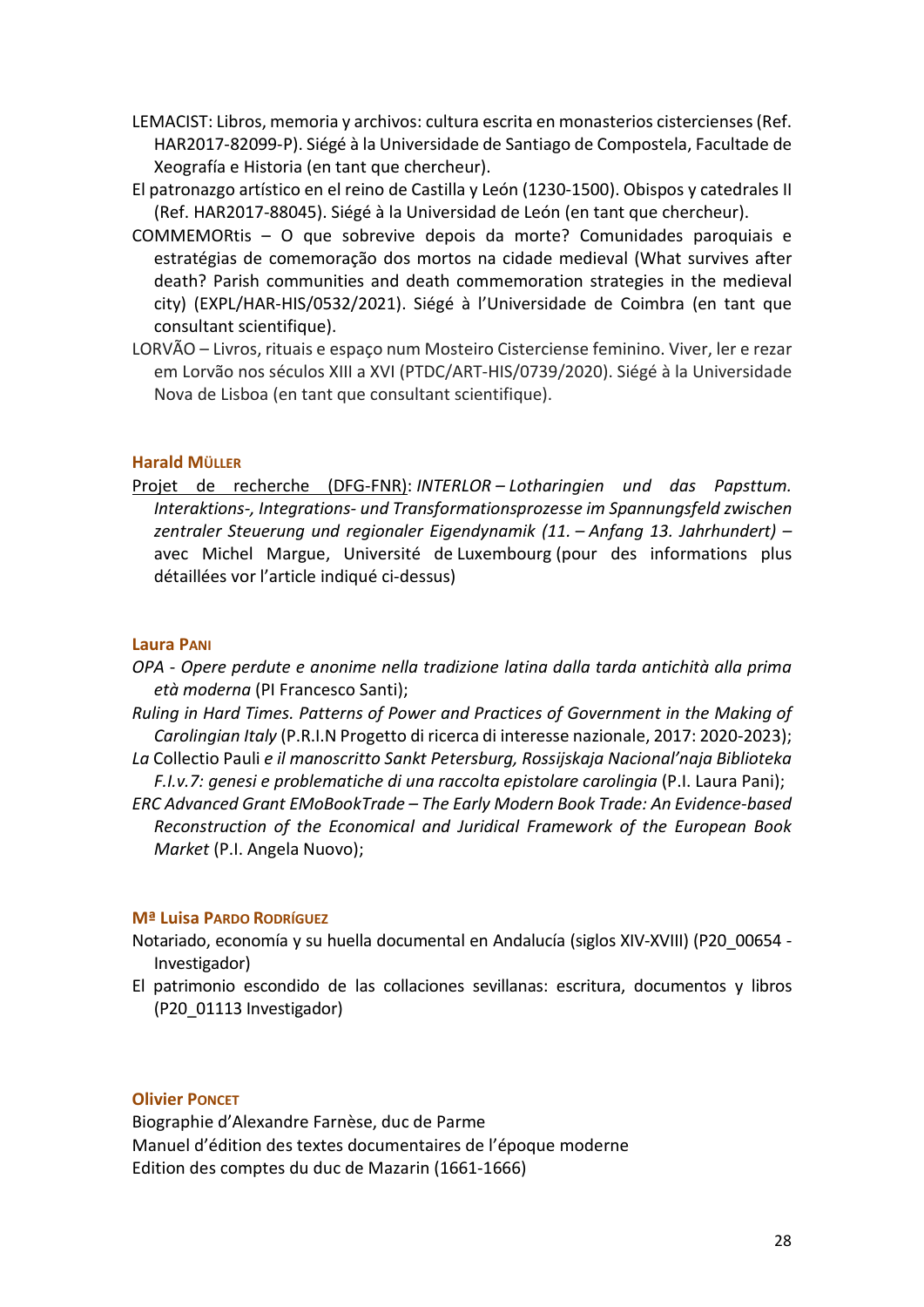## Juraj ŠEDIVÝ

Main Coordinator of Documenta Posoniensia (Edition of medieval charters from Bratislava and surroundings), of the History of Bratislava 1-5, of the Corpus Inscriptionum Slovaciae, of the project Historical Town Atlas of Slovakia (www.towns.sk) and of a comprehensive memory portal www.PamMap.sk (open accessible memory portal with artefacts, written, pictorial, audio and video sources to the history of the city Bratislava, together with a mini-encyclopaedia and a historical town atlas).

#### Chantal SENSÉBY

- Membre du PCR « La cathédrale Sainte-Croix d'Orléans (Loiret) », projet coordonné par Pierre MARTIN, Sébastien JESSET, Clément ALIX.
- Membre du projet ANR ACTÉPI (2019-2022/2023), porté par Grégory Combalbert (université de Caen) ; le projet vise l'édition numérique et papier des actes des évêques et des chapitres cathédraux d'un large Ouest français. Il mettra en œuvre un outil informatique d'interrogation des sources textuelles élaboré par les services de l'université de Normandie et actuellement opérationnel. Outre l'édition, qui offrira aux chercheurs un remarque champ d'interrogation des sources, le projet entend reconstituer les milieux cathédraux, discerner leurs liens avec la société locale et régionale. Pour ma part, je me suis engagée à mener à bien dans ce cadre l'édition numérique des actes des archevêques de Tours et celle des évêques d'Orléans avec la collaboration de Charles Vulliez, et à compter du 1<sup>er</sup> mars 2021 de Paul Chaffenet
- Membre du projet ANR ROTULUS porté par Jean-Baptiste Renault (université de Nancy). Le projet vise à un recensement des cartulaires en rouleau, à leur critique et édition scientifiques. Dans ce cadre, je suis responsable de l'inventaire des rouleaux dans les fonds d'archives départements et communaux d'Indre-et-Loire, du Loir-et-Cher, d'Eure-et-Loir, de l'Indre et du Loiret. Je proposerai une nouvelle édition critique du cartulaire-rouleau du Ronceray.
- Membre du projet ANR franco-allemand COENOTUR Coenobia Turonenses porté par Élisabeth Lorans (université de Tours) et Philippe Depreux (université de Hambourg) : les communautés martiniennes de Tours, leurs pratiques et leurs réseaux de l'Antiquité au XIII<sup>e</sup> siècle.
- Contributions personnelles : mise à disposition d'une base de données consacrée aux chirographes de Marmoutier actuellement recensés (livraison en 2021) et présentation de la base lors du colloque de Hambourg des 7-9 juin 2021. Livrée en 2021 et en cours de mise à disposition.
- Nouvelle édition du Livre des serfs ; Analyse des formules / formulaires mis en œuvre dans les actes du Livre des serfs.

#### László SOLYMOSI

Préparation de la publication d'un recueil de mes études sous le titre "Szakrális rendeltetésű szolgálónépek a középkori Magyarországon" (Groupes de serviteurs affectés à un service sacré dans la Hongrie médiévale.)